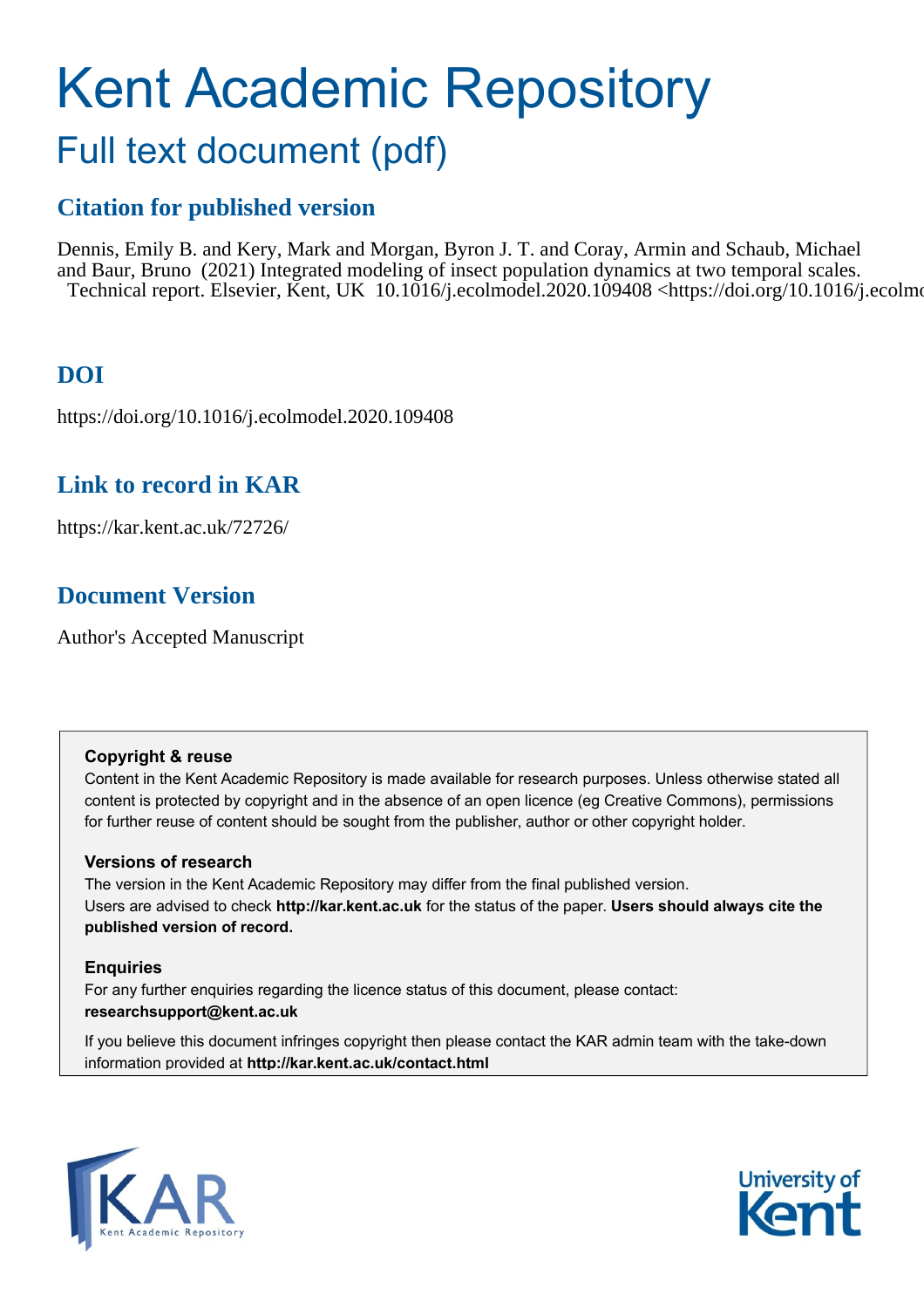## Highlights

#### Integrated modelling of insect population dynamics at two temporal scales

<sup>3</sup> Emily B. Dennis, Marc Kéry, Byron J.T. Morgan, Armin Coray, Michael Schaub, Bruno Baur

- 5 **We model population decline of the endangered beetle Iberodorcadion fuliginator.**
- Population size is modelled at two temporal scales for a two-year life cycle.
- <sup>7</sup> Integrated population modelling enables true abundance estimation.
- The models include productivity, phenology, survival and detection parameters.
- Our model can improve ecological understanding for rare species with limited data.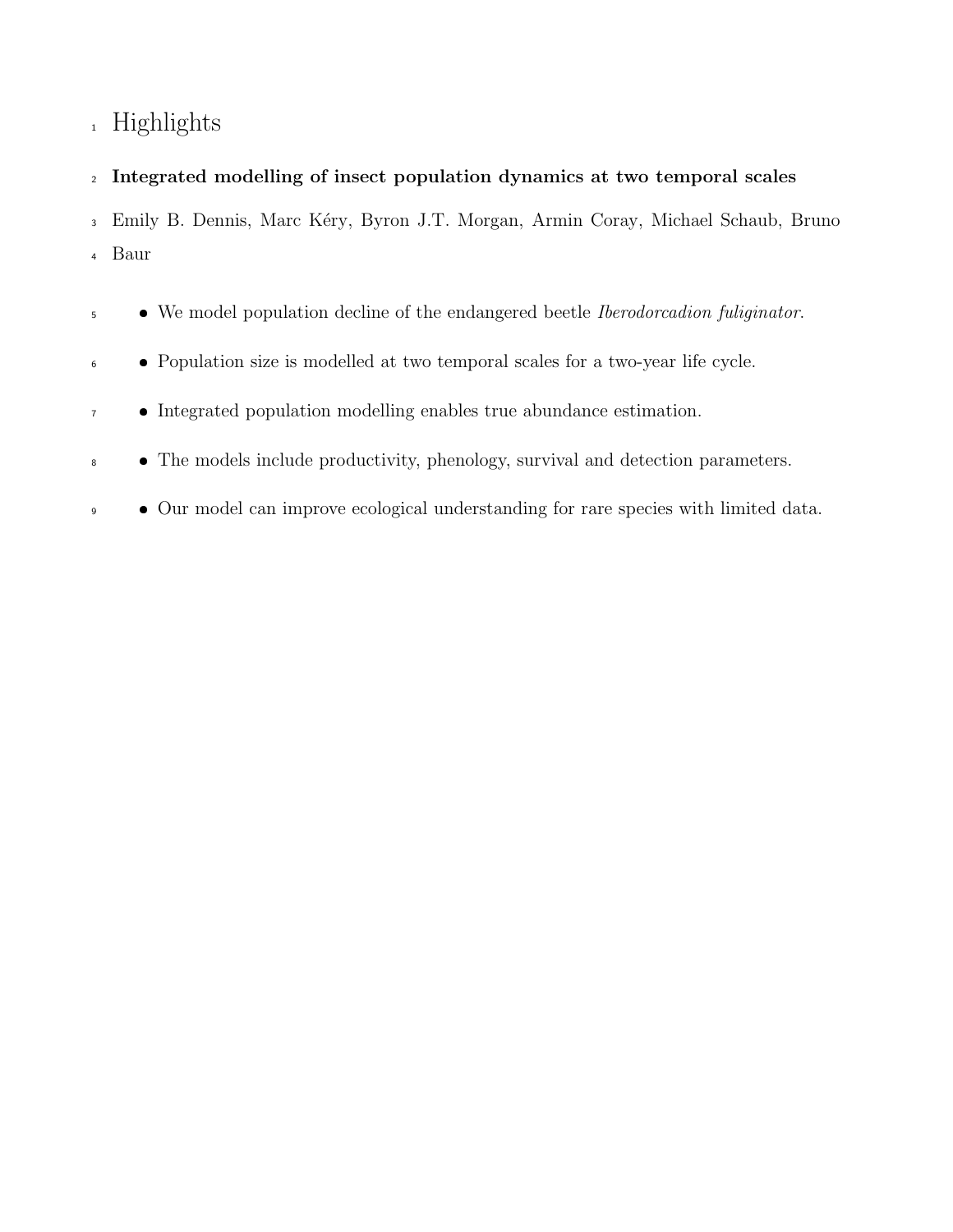## <sup>10</sup> Integrated modelling of insect population dynamics at two temporal <sup>11</sup> scales

#### 12 Emily B. Dennis<sup>a,b,∗</sup>, Marc Kéry<sup>c</sup>, Byron J.T. Morgan<sup>a</sup>, Armin Coray<sup>d</sup>, Michael Schaub<sup>c</sup>, Bruno Baur<sup>e</sup> 13

| 14 | "School of Mathematics, Statistics and Actuarial Science, University of Kent, Canterbury, Kent, U.K.         |
|----|--------------------------------------------------------------------------------------------------------------|
| 15 | ${}^b$ Butterfly Conservation, Manor Yard, East Lulworth, Wareham, Dorset, U.K.                              |
| 16 | $c$ Swiss Ornithological Institute, Sempach, Switzerland                                                     |
| 17 | $d$ Natural History Museum, Augustinergasse 2, CH-4001 Basel, Switzerland                                    |
| 18 | <sup>e</sup> Section of Conservation Biology, Department of Environmental Sciences, University of Basel, St. |
| 19 | Johanns-Vorstadt 10, CH-4056 Basel, Switzerland                                                              |

#### <sup>20</sup> Abstract

 Population size of species with birth-pulse life-cycles varies both within and between seasons, but most population dynamics models assume that a population can be characterised ade- quately by a single number within a season. However, within-season dynamics can sometimes be too substantial to be ignored when modelling dynamics between seasons. Typical exam- ples are insect populations or migratory animals. Numerous models for only between-season dynamics exist, but very few have combined dynamics at both temporal scales.

 In a new approach, we extend appreciably the models of Dennis et al (2016b): we show how to adapt them for a generation time >1 year and fit an integrated population model for multiple data types, by maximising a joint likelihood for population counts of unmarked individuals and capture-recapture data from a study with marked individuals. We illustrate <sup>31</sup> the approach using annual monitoring data for the endangered flightless beetle *Iberodorcadion*  $_32$  *fuliginator* from 18 populations in the Upper Rhine Valley for 1998–2016, with a 2-year life cycle. Standard likelihood methods are used for model fitting and comparison, and a concentrated (profile) likelihood approach provides computational efficiency.

 Additional information from the capture-recapture data makes the population model more robust and, importantly, enables true, rather than relative, abundance to be estimated. A dynamic stopover model provides estimates of both survival and phenology parameters 38 within a season, and also of productivity between seasons. For I. fuliginator, we demonstrate

Email address: edennis@butterfly-conservation.org (Emily B. Dennis)

Preprint submitted to the cological Modelling November 13, 2020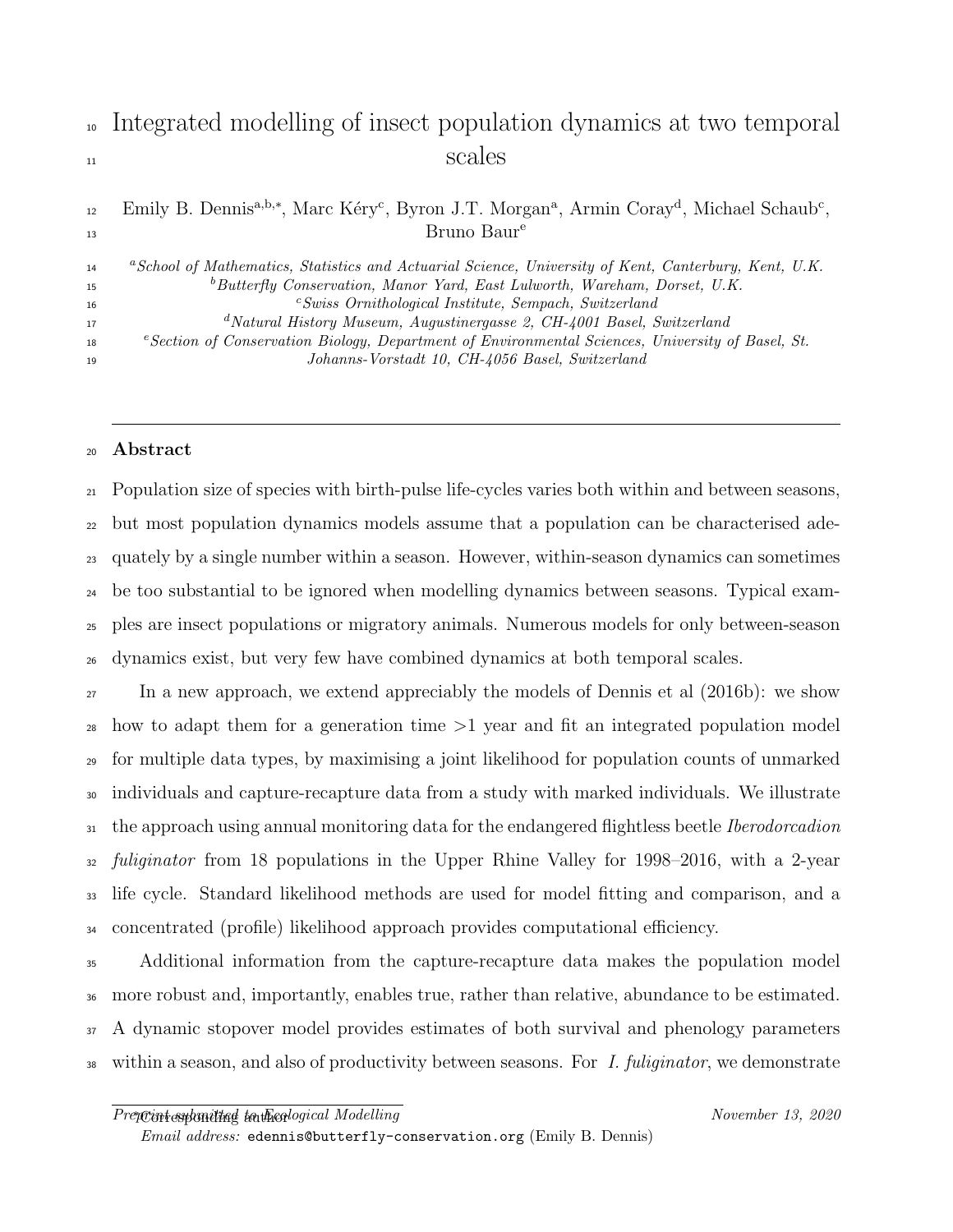<sup>39</sup> a population decline since 1998 and how this links with productivity, which is affected by <sup>40</sup> temperature. A delayed mean emergence date in recent years is also shown.

A main point of interest is the focus on the two temporal scales at which perhaps most animal populations vary: in the short-term, a population is seldom truly closed within a single season, and in the long term (between seasons) it never is. Hence our models may serve as a template for a general description of population dynamics in many species. This includes rare species with limited data sets, for which there is a general lack of population dynamic models, yet conservation actions may greatly benefit from this kind of models.

<sup>41</sup> Keywords: Beetle, Endangered, *Iberodorcadion fuliginator*, integrated population model,

<sup>42</sup> Multi-scale population dynamics, Population model

#### <sup>43</sup> 1. Introduction

<sup>44</sup> Most models of population dynamics assume a study species with a birth-pulse life-cycle <sup>45</sup> in a seasonal environment, i.e., a species that reproduces during a particular time of the <sup>46</sup> year, typically in the spring or summer in temperate or cold latitudes. A discrete-time <sup>47</sup> model with autoregressive representation of population dynamics is then typically chosen, 48 where the state of a population at time  $t + 1$  is expressed as a function of its state at  $\psi$  time t, including parameters that describe the state transition rates between seasons, e.g., <sup>50</sup> demographic or growth rate parameters. Especially for large animals, such as most birds  $_{51}$  and mammals, it is assumed that the state (typically abundance N, which may be stratified <sup>52</sup> by age or other classification factors), can be characterised by a single number (or a vector of  $53$  such numbers) at time t. Matrix projection models are the typical example of such models <sup>54</sup> (Caswell, 2001) and have proved to be extremely powerful for modelling population dynamics <sup>55</sup> between seasons. Moreover, N may be estimated using adequate data such that imperfect <sup>56</sup> detection can be accounted for, e.g. distance or capture-recapture sampling (McCrea and 57 Morgan, 2014; Buckland et al., 2015; Böhning et al., 2017). The literature on population <sup>58</sup> dynamics across seasons is extensive (e.g. Koons et al., 2017).

<sup>59</sup> However, many situations exist where the abundance of a population at time t cannot <sup>60</sup> easily be characterised because the population is open within a season and there may be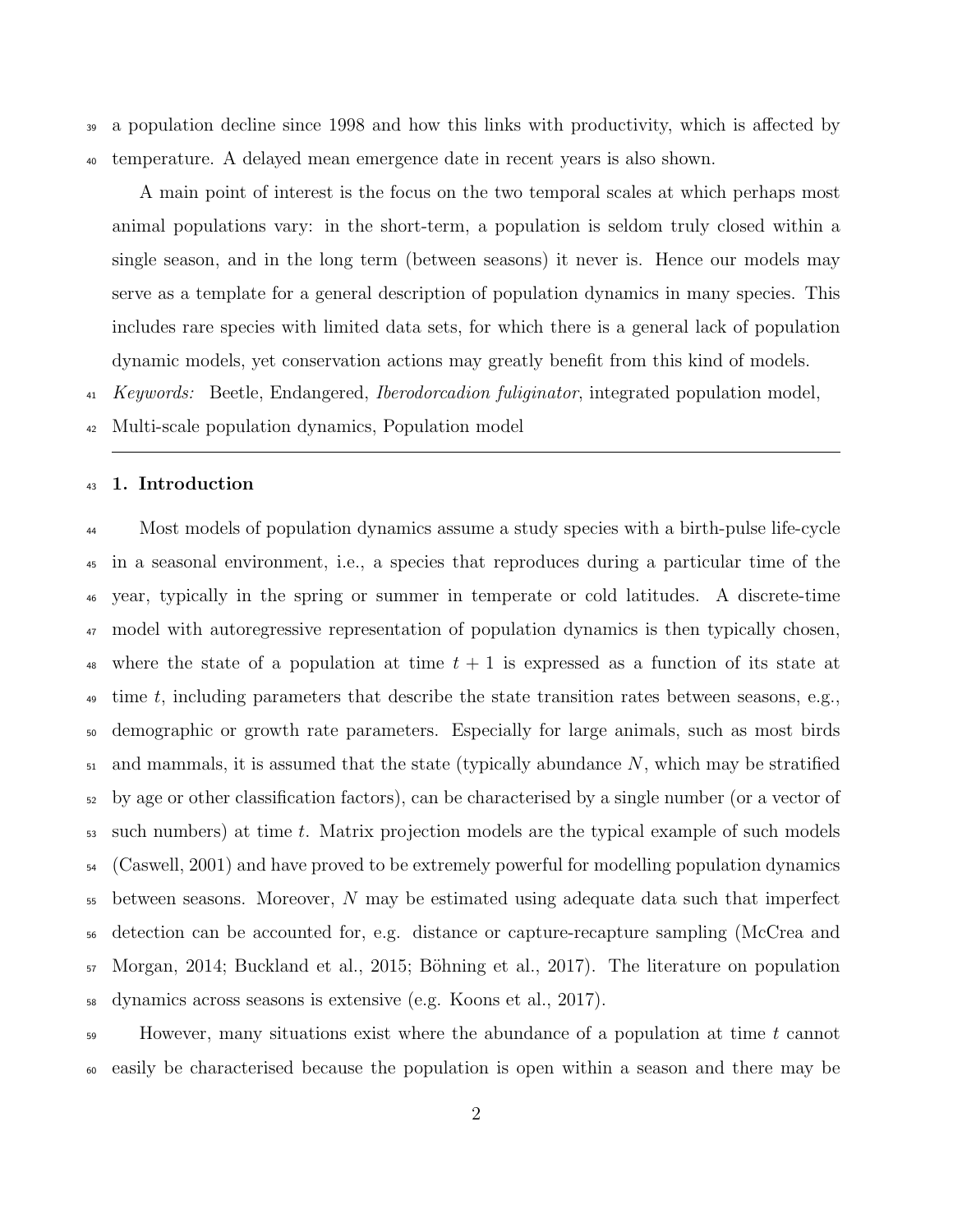a constant flux of individuals through the area defining a population. An estimate of N then comprises all individuals that enter and leave the area within a season. Examples are provided by migratory animals at stopover sites, reptiles and pond-breeding amphibians  $\epsilon_{\rm 64}$  (Matechou et al., 2016), or conceivably migratory wildlife at any observation point (e.g., whales or salmon along a stretch of shore or river, respectively): abundance within a season is then governed by the rates at which new animals arrive, stay and eventually depart again. Another example, which provides the motivation for the present paper, is provided by the imago stage of insects, many of which exhibit typical "phenological curves" within a season. <sup>69</sup> The modelling of population dynamics for species with such pronounced short-term dynamics presents a challenge, because the changes in numbers must be described at two temporal scales: not only between seasons but also within each season.

 Previous population dynamics modelling within seasons involves stopover models (e.g. Schaub et al., 2001; Matechou et al., 2014) and phenological curves. The seminal Manly- Zonneveld (MZ) model describes numbers within a season as a function of abundance, mean and spread of emergence date, and a constant survival probability (Manly, 1974; Zonneveld, 1991). This model was generalised to species with multiple generations within a season by  $\pi$  Matechou et al. (2014) and Dennis et al. (2016b, henceforth DMFRB). Both approaches describe the trajectory of an observable population from zero to some maximum and back to zero again within one season. In stopover models, gains and losses for the population of staging animals are represented predominantly by arrival and departure, while for one insect 81 generation, they are mostly represented by rates of birth/emergence and death.

 DMFRB developed a multi-scale population dynamics model for univoltine and bivol- $\frac{1}{83}$  tine butterfly species (i.e., with generation time  $\lt 1$  year). We extend their model in two <sup>84</sup> important ways: we adapt the model to a biennial life-cycle, where annual cohorts are es- sentially demographically closed and there are distinct generations from odd and even years, <sup>86</sup> and we fit multi-scale population dynamics models as an integrated population model (IPM; Besbeas et al., 2002; Schaub and Abadi, 2011) by jointly fitting them to two data types: a multivariate time-series of counts of unmarked individuals and a capture-recapture data set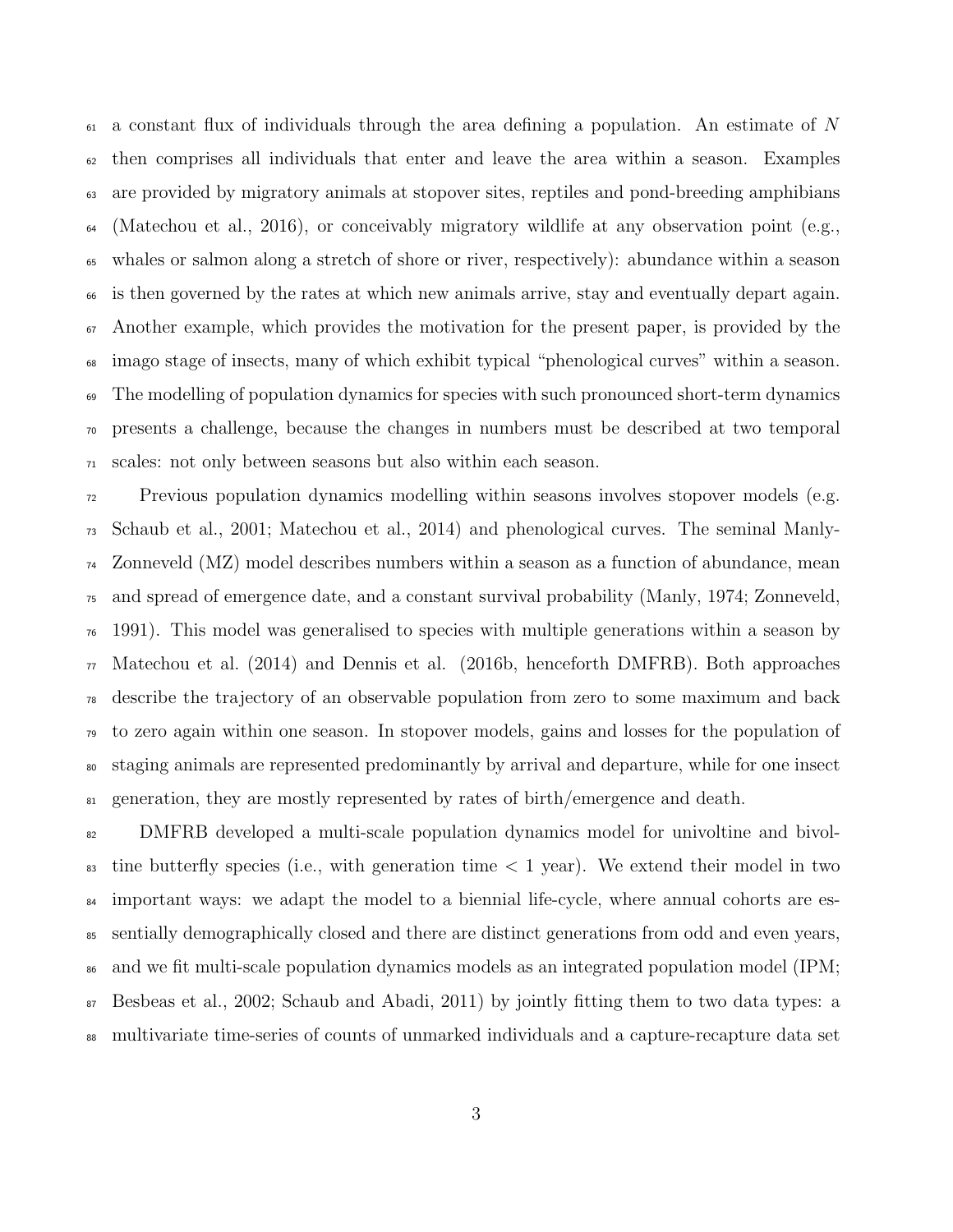from marked animals.

 Our motivating example is an ongoing, long-term population study on the endangered, <sup>91</sup> flightless beetle *Iberodorcadion fuliginator* at the Southern end of the Upper Rhine valley. As well as being important in itself for an improved understanding for this conservation flagship species, the analyses of this data set illustrate how to meet the challenges of modelling long time series of data on rare species and result in definite conclusions.

#### 95 2. Material and Methods

#### 2.1. Study species and area

<sup>97</sup> The beetle *I. fuliginator* has a life cycle of 2 years (Baur et al., 1997). Females deposit their eggs in stems of grass, preferably Bromus erectus, their main larval host plant, in late March through to May. The larvae hatch in May or June, feed on grass roots and pupate after c.14 months (including one hibernation in a late larval stage). Imagos (14–17 mm body length) eclose after 2–3 weeks in July or August, but rest in the soil until the end of the second hibernation. Depending on weather conditions, imagos emerge from the soil in March or April and are sexually active for c.1 month before they die.

Beetle populations were studied near the Swiss city of Basel  $(47.56°N, 7.58°E)$ , in France, Germany and Switzerland. The maximum extent of the study area defined by the locations of the populations is about 16 km in North-South and about 12 km in East-West directions. See Baur et al. (1997, 2002, 2005) and Table S1 in the Supporting Information for features of the study populations. We use 'site' and 'population' synonymously.

#### 2.2. Field methods

 We use data from three field studies: (1) repeated counts of adult beetles in 18 popu- lations from 19 years, (2) intensive, single-year capture-recapture studies in three of these populations, and (3) soil temperature measured over 16 years in Birsfelden, Switzerland (B. Baur, unpublished). Data associated with this analysis can be found here https: //doi.org/10.6084/m9.figshare.7740254.v1.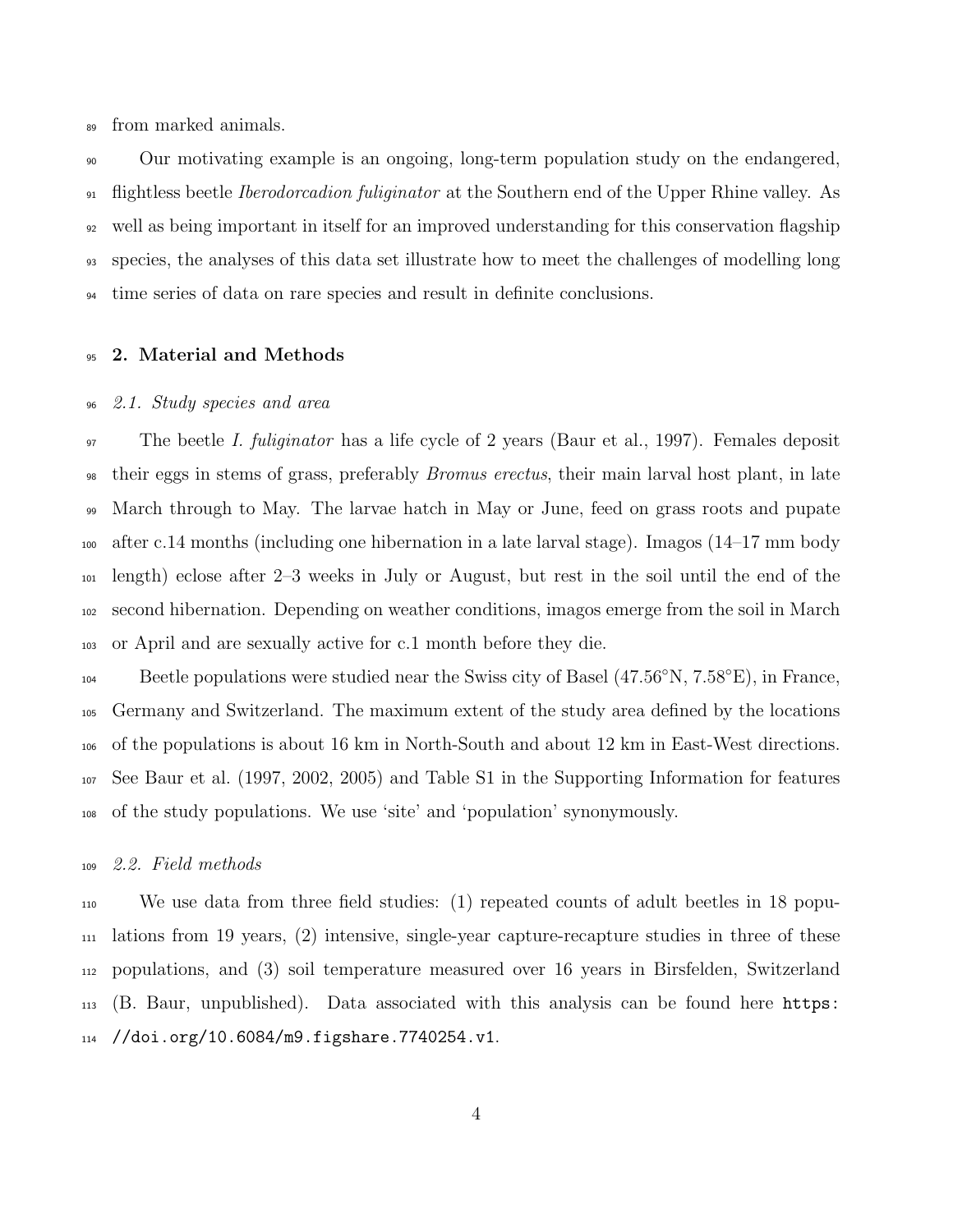#### 2.2.1. Population counts

 After the 1990s, 18 populations were found in the study area (see Baur et al. 2002), and are summarised in Table S1 of the Supporting Information. For two populations (Basel and Allschwil) count data were available from 1998 and for the remainder only from 2001 onwards (up to 2016). Populations were surveyed repeatedly during each activity period of I. fuliginator (March-May), with typically 4–8 intensive surveys each lasting for up to several hours and sometimes involving several people. In most populations, total search time was 240 minutes per year and survey durations took an average of 40 minutes (range  $1-260$  minutes).

#### 2.2.2. Capture-recapture study

 Data from intensive capture-recapture studies were available from three sites in two different years (Baur et al., 2005). In total 345 beetles were marked uniquely using coloured nail varnish, and recaptured during 20 daily occasions at site Basel (1st April - 22nd May 1988). Between 19th April and 7th June 2000, 433 beetles were marked/recaptured at site Istein during 27 days and 102 beetles at site Huttingen during 21 days. On each day the <sup>130</sup> study sites were carefully searched for *I. fuliginator* for several hours and survey duration (person-hours) was recorded as a measure of effort. Survey durations ranged from 1.7–8.3 hours (mean 6.1) in Basel, from 3.0–16.0 hours (mean 9.5) in Istein and from 3.5–9.3 hours (mean 6.5) in Huttingen. Capture-recapture proceeded as described in Baur et al. (2005). Note that throughout we estimate apparent survival, due to possible movement of beetles outside survey areas.

## 2.2.3. Temperature covariates: Heat load at each site, and sum of effective temperatures  $(SET)$

<sub>138</sub> The development time of *I. fuliginator* depends on soil temperature, which can be ex- pressed as the sum of effective temperatures (SET), which is the sum of the temperature above the lower developmental threshold (LDT), the temperature below which there is no development.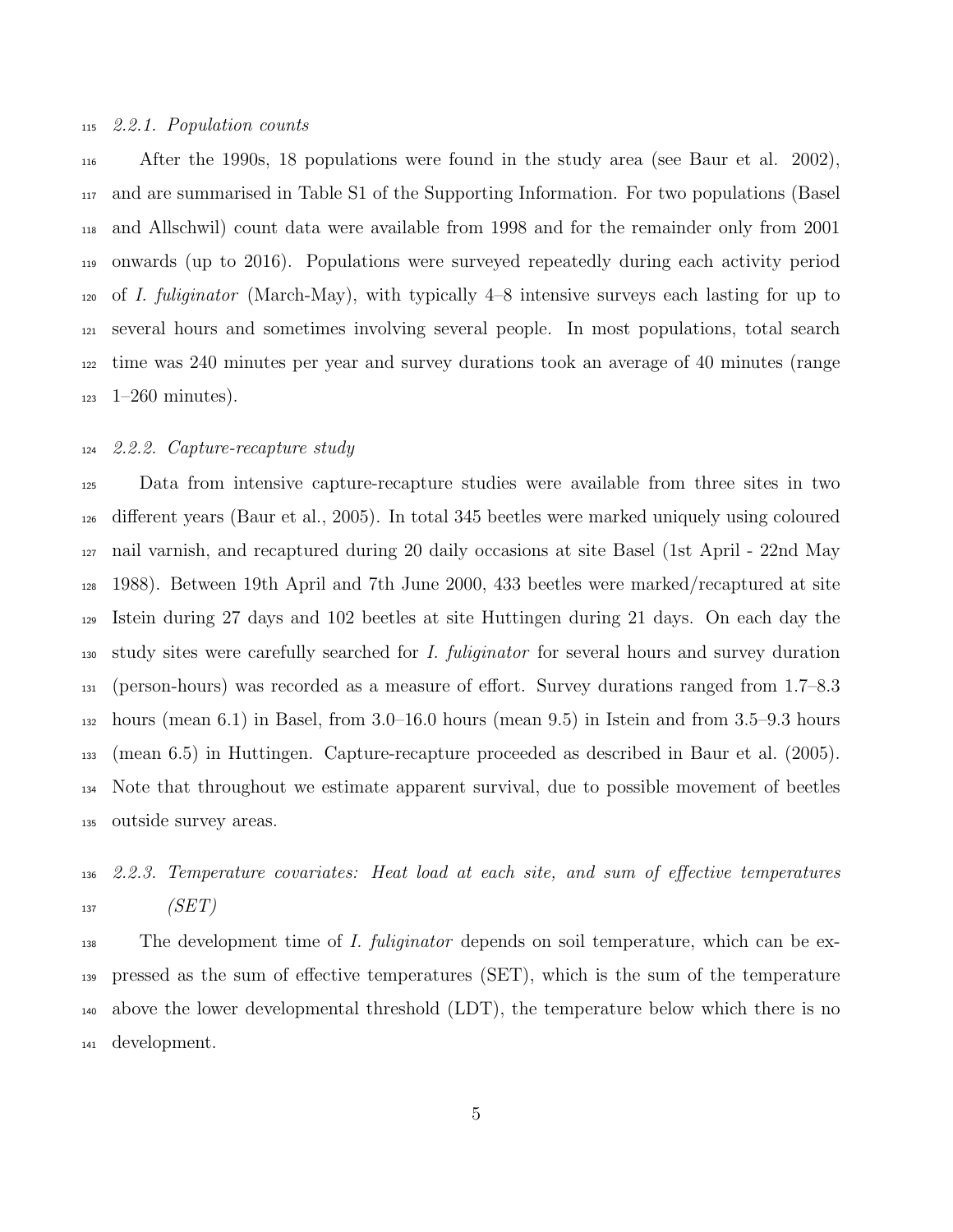We use measures of between-site (equivalent to between-population) and between-year variation in soil temperature. As a proxy for between-site differences in mean soil tempera- ture, we calculated the mean heat load (HL) for each site using the model of McCune and Keon (2002), which incorporates topographical variables (aspect, inclination) and latitude. For between-year variation in soil temperature, we used soil temperature measurements at a depth of 5 cm, which corresponds to the depth at which the larvae live, in a patch of nutrient-poor grassland in Birsfelden, about 5 km from the nearest population in our study (Basel). Soil temperature was recorded at intervals of 3 h over 16 years (2001–2016) using Tinytalk temperature loggers (GeminiData Loggers, Chichester, UK). In the analyses, we used mean soil temperature per day obtained from six measurements. In model fitting we use degree-days (DD; one value for each year, taking the same value for all sites) as a measure of cumulative soil temperature - these are the summation of temperature differences over time, which capture both extremity and duration of higher temperatures. However, for I. *fuliginator* the LDT is unknown, hence we calculated DD for 11 different LDT values (7–17  $\sim$  C) and each time fitted our model to then determine which LDT value provides the best explanation of the observed data, in terms of predictive power, using Akaike's information criterion (AIC) - see Section 2.8.

<sup>159</sup> We also use the daily mean temperature at Basel (TEMP) from 1998 to 2016 to describe <sup>160</sup> detection probability (M. Baumann, Meteorological Office of Basel, Switzerland).

#### <sup>161</sup> 2.3. The dynamic model and productivity parameters

<sup>162</sup> We extend a dynamic model which was originally designed for butterflies (DMFRB). We 163 denote the counts by  $\{y_{i,j,k}\}\$ , taken on site i, during visit j, and year k, assuming that data 164 are collected for S sites, each visited on  $\leq T$  occasions, across K successive years. Each <sup>165</sup> count can be treated as the realisation of an independent random variable from a Poisson 166 distribution with expectation  $\lambda_{i,j,k}$ . We assume independence since the counts were taken <sup>167</sup> far apart in time and space. The likelihood then has the form

$$
L_S(\boldsymbol{\rho}, \boldsymbol{a}, \boldsymbol{p}, \boldsymbol{N}; \boldsymbol{y}) = \prod_{i=1}^S \prod_{j=1}^T \prod_{k=1}^K \frac{\exp(-\lambda_{i,j,k}) \lambda_{i,j,k}^{y_{i,j,k}}}{y_{i,j,k}!}.
$$
\n(1)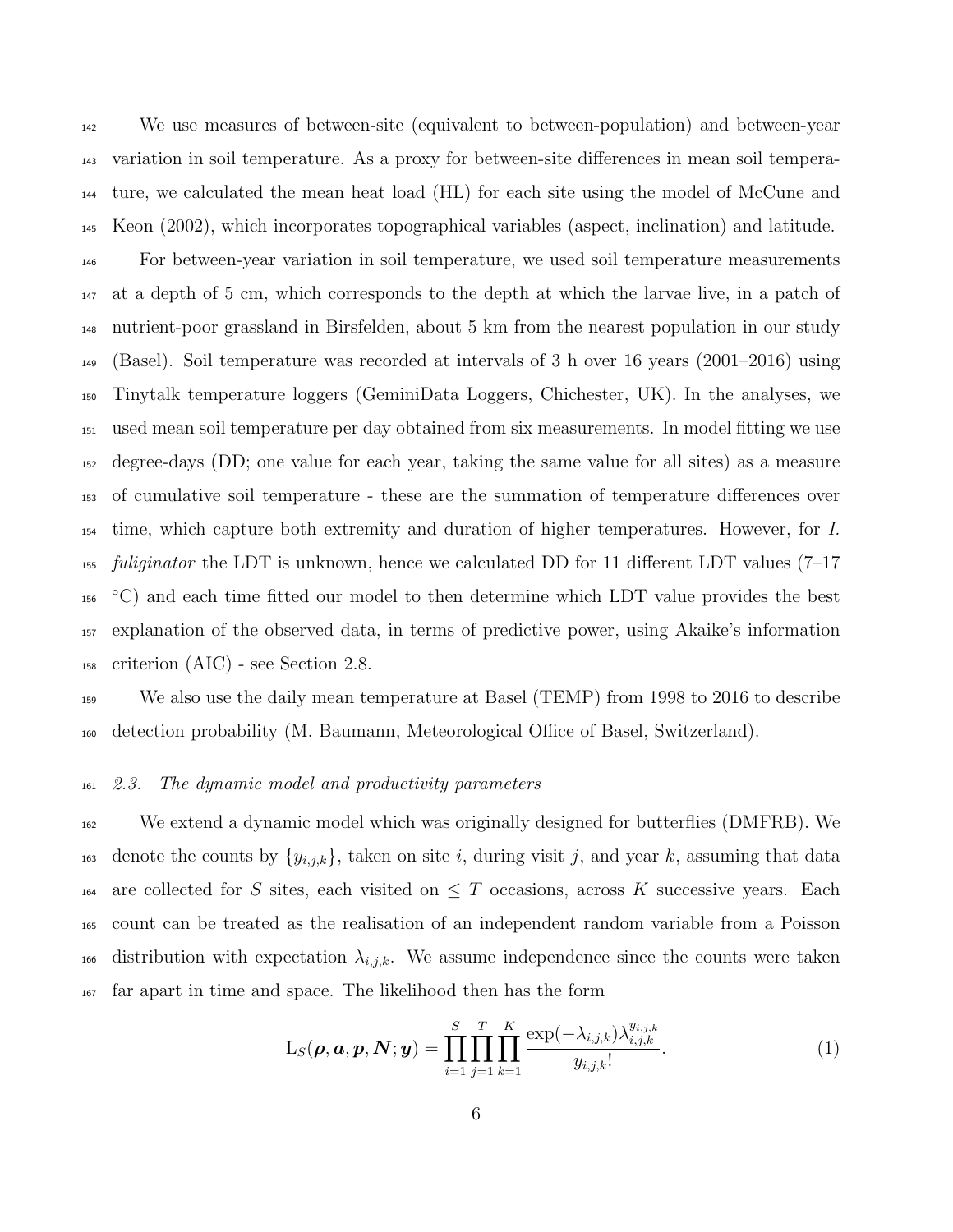We use boldface to indicate vectors and matrices, and we describe the model parameters below. For a general model we let

$$
\lambda_{i,j,k} = N_{i,k} p_{i,j,k} a_{i,j,k},\tag{2}
$$

where

 $N_{i,k}$  denotes abundance (= number of individuals ever alive) at site i in year k,

 $p_{i,j,k}$  is the detection probability for visit j, at site i in year k,

 $a_{i,j,k}$  is a unimodal function that describes the within-season variation of abundance.

 Equation 2 contains detection probabilities, which did not feature in the models of DM- FRB. In principle such parameters can be estimated from count data alone, making use of covariate regressions (Matechou et al., 2014). However this can be difficult in practice, due to the limited amount of information (Knape and Korner 2015). Thus we only introduce detection probabilities when an integrated analysis is performed; where the model is ap- plied to count data alone detection probabilities are not identifiable and are subsumed into <sup>180</sup>  $\{N_{i,k}\},$  which is therefore a measure of relative abundance, i.e., the product of N and p, as in DMFRB.

 The framework of the DMFRB model allows two approaches for describing within-season variation in abundance: a phenomenological approach, which fits one or more Gaussian curves directly, or a mechanistic stopover approach which fits a birth/death population model and explicitly models the pattern of emergence using one or more Gaussian curves. Here we focus on a mechanistic approach. These models provide alternative forms for the  ${a_{i,j,k}}$  of Equation 2. Inserting the expression of Equation 2 into Equation 1 provides the 188 likelihood for the survey data,  $L_s$ , with additional parameters,  $\rho$  and those of a, to be described below. Results, not shown here, from adopting the alternative, phenomenological models (see DMFRB) for our data set are in good agreement with those that we present. To account for a two-year life cycle we let

$$
N_{i,k} = \rho_{i,k-2} N_{i,k-2}.
$$
\n(3)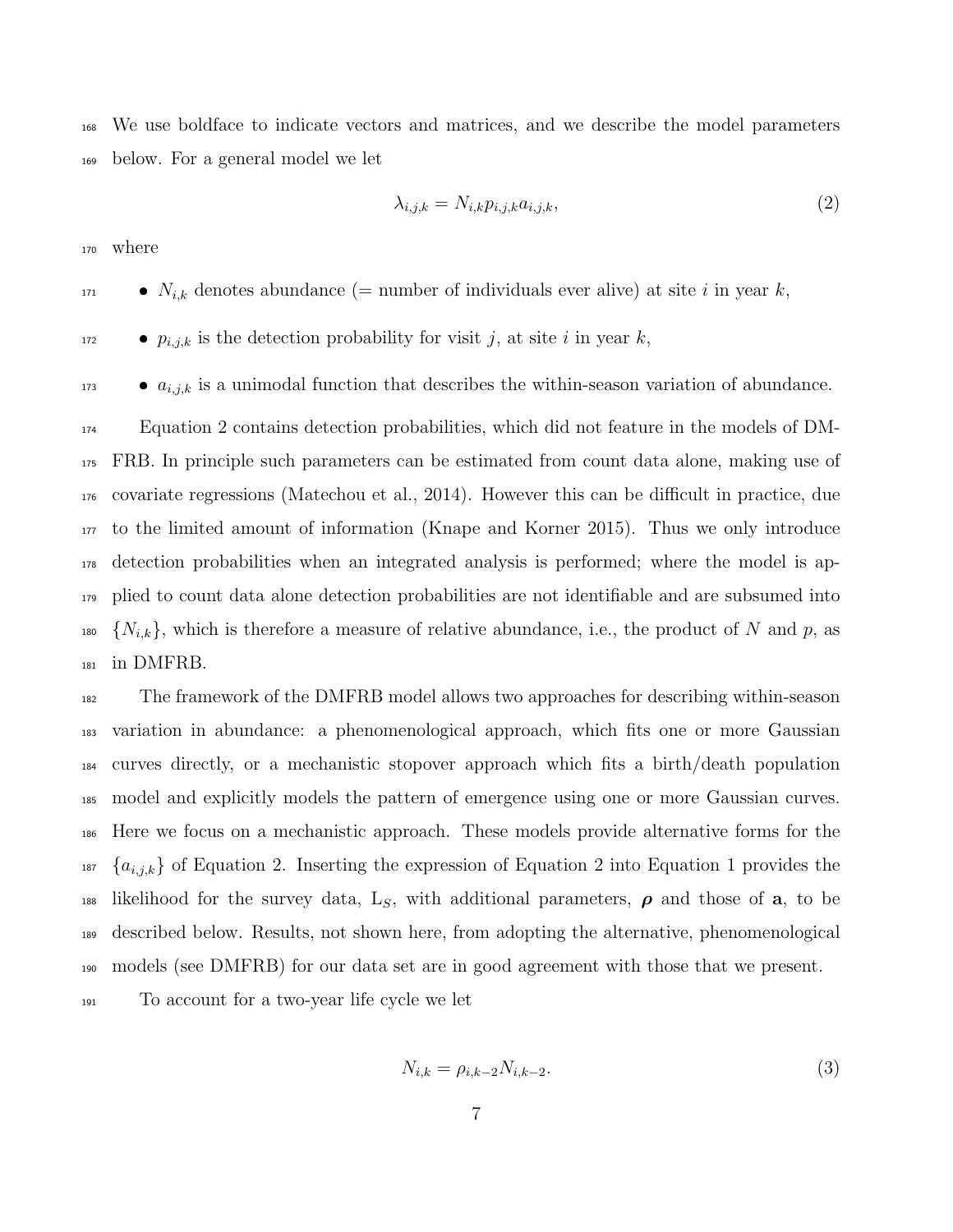Here, the abundance in a given year depends on the product of the abundance from two years previously and the productivity across the two intermediate years, which is described by the single parameter  $\rho_{i,k-2}$ . Hence from Equation 2,

$$
\lambda_{i,j,1}=N_{i,1}p_{i,j,1}a_{i,j,1}
$$

and

$$
\lambda_{i,j,2}=N_{i,2}p_{i,j,2}a_{i,j,2},
$$

<sup>192</sup> and for  $k > 2$ , by iterating the relationships of Equation 3, we obtain for Equation 2

$$
\lambda_{i,j,k} = N_{i,k} p_{i,j,k} a_{i,j,k} = \begin{cases} \left( N_{i,1} \prod_{m=1}^{(k-1)/2} \rho_{i,2m-1} \right) p_{i,j,k} a_{i,j,k} & \text{if year } k \text{ is odd,} \\ \left( N_{i,2} \prod_{m=1}^{(k-2)/2} \rho_{i,2m} \right) p_{i,j,k} a_{i,j,k} & \text{if year } k \text{ is even.} \end{cases}
$$
(4)

 Equation 3 expresses a simple deterministic relationship and the corresponding stochastic formulation could be modelled in terms of a hidden Markov model (Besbeas and Morgan, 2020). We have investigated both types of model, and found little difference in their results when applied to monitoring data for butterflies in models such as in DMFRB, and so we adopt the simpler model here.

We use the total of the estimates,  $\hat{N}_{i,k}$ , of the site parameters,  $N_{i,k}$ , as a measure of overall abundance,  $G_k = \sum_i \hat{N}_{i,k}$ , for each year k.

#### <sup>200</sup> 2.4. Describing seasonality using a stopover model

<sup>201</sup> We specify  $\{a_{i,j,k}\}\$  using a stopover model, which builds survival into the models by introducing additional parameters, including the mean emergence times of adults. These phenological parameters are typically unknown, and of interest in their own right as descrip- tors of a specific, key point in a species' life-cycle and thus potentially useful indicators of phenological change. The approach is based upon the stopover model of Matechou et al. (2014), which DMFRB extended to the analysis of data from multiple years, introducing and estimating productivity parameters.

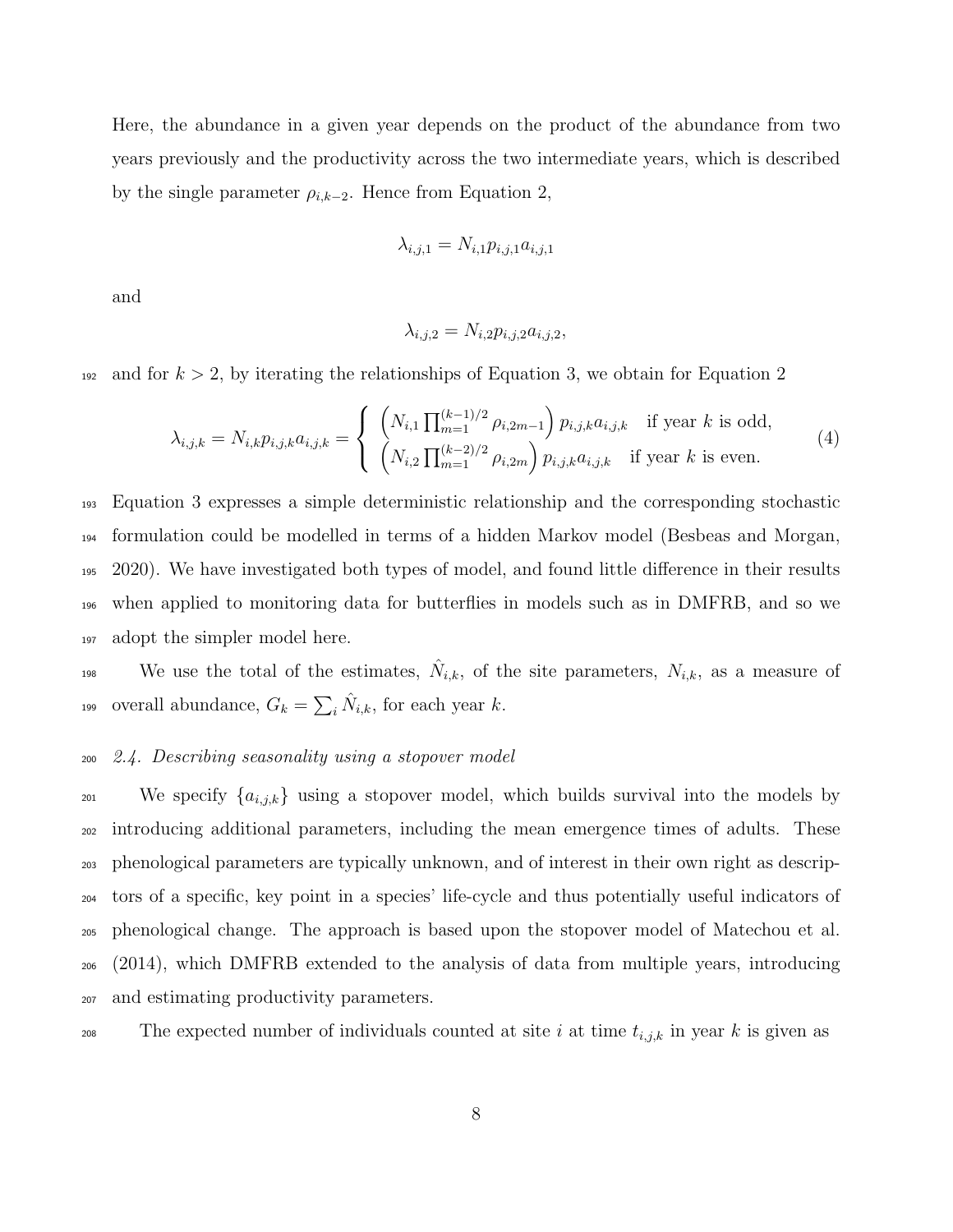$$
\lambda_{i,j,k} = N_{i,k} p_{i,j,k} a_{i,j,k} = N_{i,k} p_{i,j,k} \left\{ \sum_{d=1}^j \beta_{i,d-1,k} \left( \prod_{m=d}^{j-1} \phi_{i,m,k} \right) \right\},
$$
\n(5)

209 where the index  $d = 1, \ldots, j$ , indicates the possible times of emergence for an individual 210 detected on visit j. We define  $\phi_{i,m,k}$  as the probability that an individual that is present at 211 site i at visit m in year k will remain at that site until visit  $m + 1$ . The  $\beta_{i,d-1,k}$  describe the proportions of  $N_{i,k}$  emerging at site i and visit d in year k, such that  $\sum_{d=1}^{T} \beta_{i,d-1,k} = 1$ , for 213 each site i and year k. In order that this emergence pattern has the right shape for univoltine <sup>214</sup> data, we set

$$
\beta_{i,d-1,k} = F_{i,k}(t_{i,d,k}) - F_{i,k}(t_{i,d-1,k}),
$$
\n(6)

<sup>215</sup> where  $F_{i,k}(t_{i,d,k}) = P(X \le t_{i,d,k})$  for  $X \sim N(\mu_{i,k}, \sigma_{i,k}^2)$ ,  $\mu_{i,k}$  is the mean date of emergence <sup>216</sup> and  $\sigma_{i,k}^2$  is the associated variance, which represents the spread of the emergence period.  $_{217}$  Thus the  $\beta$ 's are appropriate areas under a Gaussian curve, which ensures that they have <sup>218</sup> the correct shape, starting small, rising to a maximum over time and then reducing to zero as 219 time increases within a season. For each i and k,  $\beta_{i,0,k} = F_{i,k}(1)$  and  $\beta_{i,T-1,k} = 1 - F_{i,k}(T-1)$ .

#### <sup>220</sup> 2.5. Obtaining maximum likelihood parameter estimates by concentrated likelihood

<sup>221</sup> We obtain maximum likelihood parameter estimates for these models via a concentrated <sup>222</sup> (profile) likelihood approach (see DMFRB). The approach reduces the dimensions of the 223 likelihood by optimising with respect to parameters relating only to  $\rho$  and a, providing <sup>224</sup> computational efficiency.

 We set out to maximise the likelihood of Equation 1 by first forming its first-order derivatives with respect to the individual parameters. When that is done, and the resulting equations are all set equal to zero in search of a maximum, we find that the initial site parameters can be written as a function of the data and other parameters, as

$$
N_{i,1} = \sum_{j=1}^{T} \frac{\sum_{k=1}^{(V-1)/2} y_{i,j,2m-1}}{a_{i,j,1} + \sum_{k=1}^{(V-1)/2} a_{i,j,2k+1} \prod_{m=1}^{k} \rho_{i,2m-1}},
$$
(7)

<sup>229</sup> and

$$
N_{i,2} = \sum_{j=1}^{T} \frac{\sum_{k=1}^{(V-2)/2} y_{i,j,2k}}{a_{i,j,2} + \sum_{k=1}^{(V-2)/2} a_{i,j,2k} \prod_{m=1}^{k} \rho_{i,2m}}.
$$
\n(8)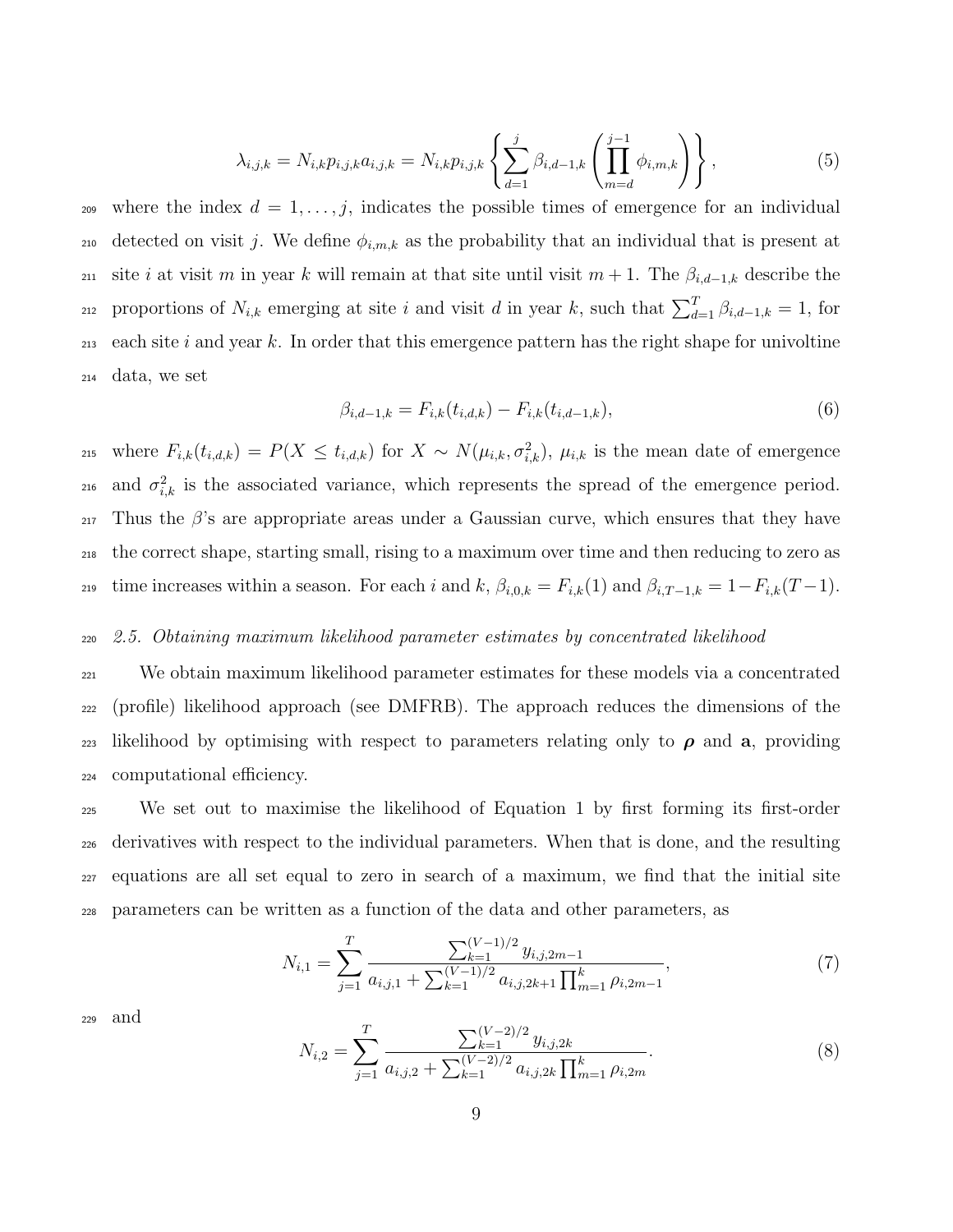Substituting the expressions of (7) and (8) into the likelihood, we can optimise with respect 231 to parameters relating only to  $\rho$  and **a**.

232 After the model is fitted, estimates of  $\{N_{i,1}\}\$ and  $\{N_{i,2}\}\$ can be obtained by inserting  $\hat{\rho}$ <sup>233</sup> and  $\hat{\bf{a}}$  in Equations 7 and 8, and  $\{N_{i,k}\}\$  for  $k>2$  are derived from Equation 4. This approach appreciably speeds up the likelihood optimisation. The performance of the dynamic model, adapted to account for a biennial life-cycle, was checked and verified using simulated data (results not shown here). This demonstrates the generality of the concentrated likelihood approach and its potential to be used for taxa with several years in different states.

 The likelihood is maximised using the optim numerical optimisation function in R (R Core Team, 2018). Standard errors were obtained from the inverse of the Hessian matrix at the likelihood maxima, and transformed using the Delta method (Morgan, 2009, p.123), where appropriate link functions were used.

#### 2.6. Capture-recapture modelling

243 Parameter estimates for apparent daily survival,  $\phi$ , and detection probability, p, were obtained from the capture-recapture (CR) data for the Cormack-Jolly-Seber model (see McCrea and Morgan 2014, p.70), using the marked package in R (Laake et al., 2013). Separate likelihoods were formed and maximised for the data from each of the three sites. We estimate  $_{247}$   $\phi$  as time-independent throughout, and take p to vary logistically with survey duration. We note that Baur et al. (2005) used a Jolly-Seber model to estimate survival using the same data, and also estimate population size for the years 1988 and 2000, for particular sites. The <sup>250</sup> component likelihood,  $L_M$ , is given by McCrea and Morgan (2014, p.70).

#### 2.7. Integrated population modelling

 Integrated population modelling was initially proposed in the area of fisheries science (see McCrea and Morgan, 2014, p.227). The approach of this paper was proposed by Besbeas et al. (2002). By modelling independent time-series of counts and capture-recapture data through a joint likelihood, which is the product of likelihoods for each component data set, we are able to combine data from different sources on different aspects of the same species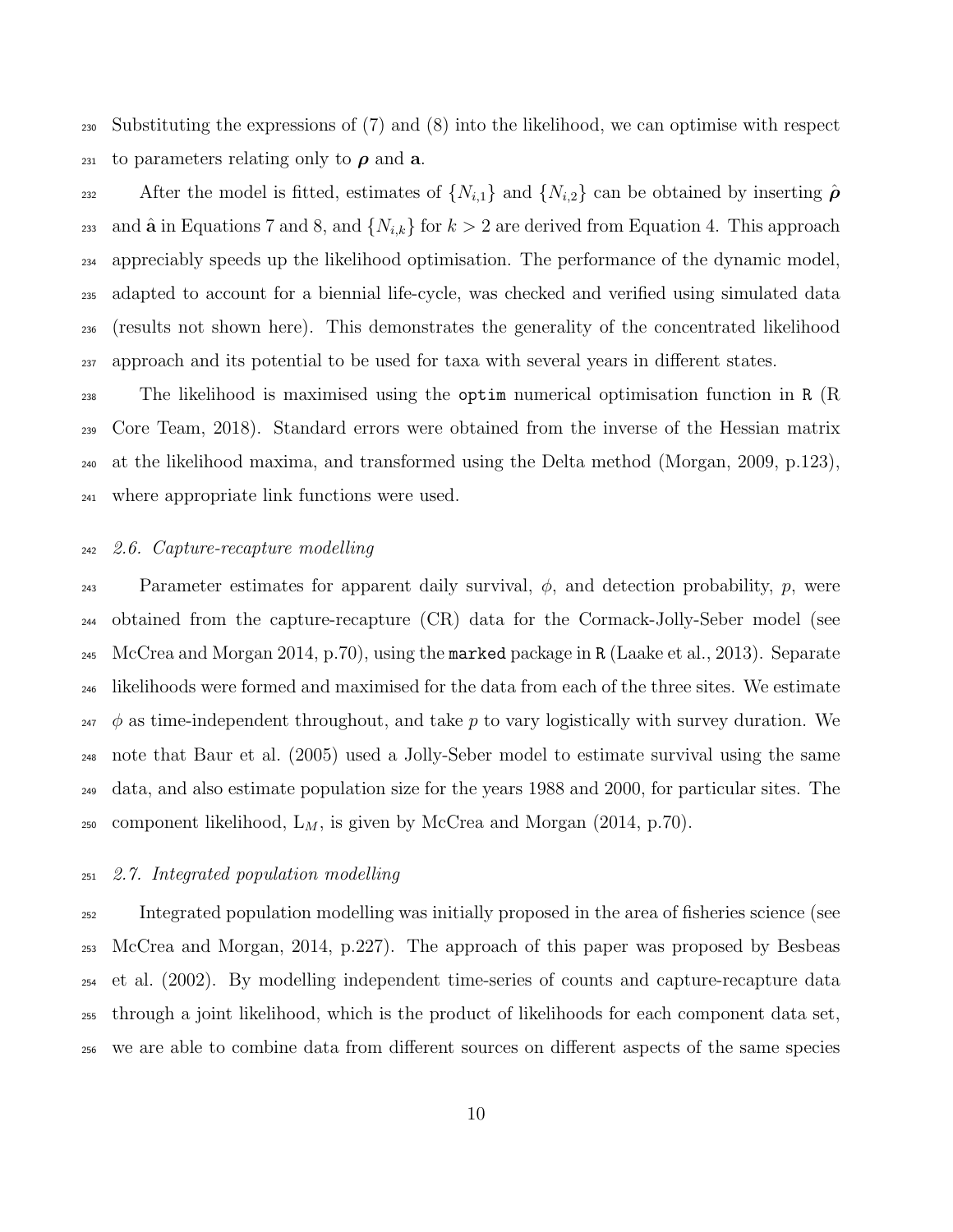in a single analysis. Common model parameters are thereby estimated more precisely than would otherwise be the case, and a single analysis replaces piecemeal, separate analyses. In general terms, this improves the understanding of the species' ecology. In particular, as we shall see, it may be possible through an integrated analysis to estimate model parameter(s) that would not have been otherwise possible due to confounding. The approach of IPM is now widely adopted, and the area remains one of active research; see for example, Matechou  $_{263}$  et al. (2013), Besbeas and Morgan (2019) and Schaub and Kéry (2021).

 We assume that the capture-recapture and count data sets are independent. Conse- quently, for IPM likelihoods are formed for the separate data sets, and then multiplied together to form a single joint likelihood, which is maximised to obtain maximum-likelihood estimates of all model parameters that are informed from both the count and CR data simul- taneously. The capture-recapture modelling directly informs probabilities of daily survival and detection, which improves estimation of survival in the model for the count data. More- over, the IPM formulation enables us to estimate absolute, rather than relative abundance. The concentrated-likelihood approach is also used for the joint likelihood,  $L_J$ . Here we have three capture-recapture likelihoods and one count likelihood, and the joint likelihood has the form

### $L_J = L_{M_1} L_{M_2} L_{M_3} L_S,$

<sup>274</sup> where L<sub>S</sub> is given in Equation 1 and L<sub>M<sub>i</sub></sub> is the likelihood for the *i*<sup>th</sup> capture-recapture 275 data set. The first three components are functions of  $\phi$  and p parameters only, while the last is a function of all the model parameters. Because the capture-recapture likelihoods were obtained using the marked package in R, it is convenient to adopt the approach of Besbeas et al. (2003) to construct an approximate likelihood in each case, using a multivariate 279 normal approximation with  $\phi$  and p parameters that are common for the data sets. Each approximate likelihood was based upon the maximum-likelihood estimates from Table S2 in the Supporting Information, and associated estimates of variance and covariance obtained from the inverse Hessian matrix at the likelihood maxima.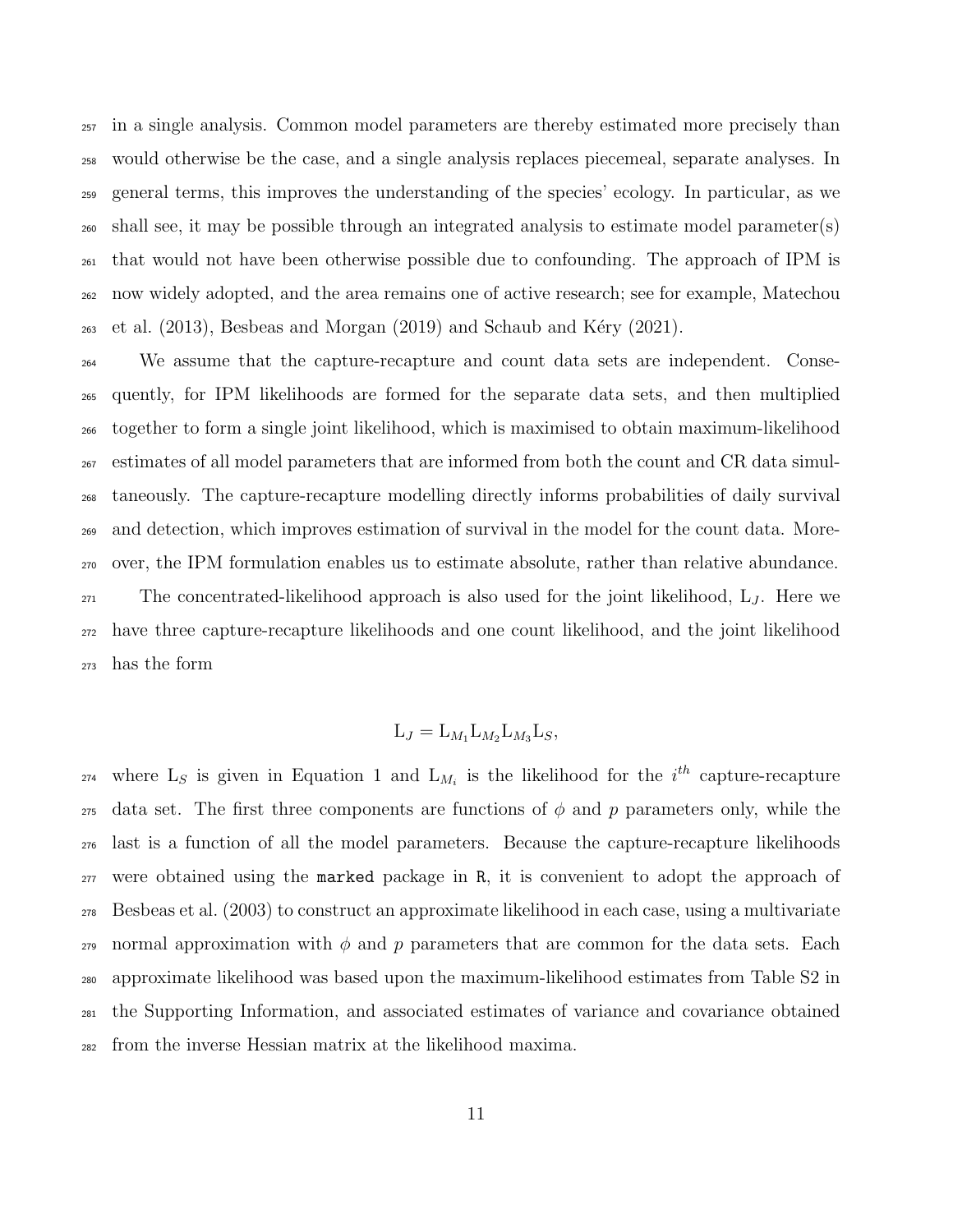#### 2.8. Model selection

 We fitted and compared a fairly large number of models to test biological hypotheses about the beetle and to identify model structure that 'best' describes its population dy- namics. Following preliminary analysis of the count and capture-recapture data separately (see Supporting Information), we apply the integrated modelling approach, firstly with year-288 dependent productivity,  $\rho$ , either constant or year-dependent mean emergence date  $\mu$ , with 289 detection probability, p, varying with survey duration  $(DUR)$  and all other parameters kept constant.

 Prior to performing model selection for additional covariates, an optimal lower develop-292 mental threshold (LDT for I. fuliginator was chosen as follows. The integrated model was 293 fitted with productivity,  $\rho$ , varying only with degree days (DD) for multiple values of LDT (see Section 2.2.3), and the optimal LDT chosen based on the model with lowest AIC. For 295 this purpose both  $\mu$  and  $\sigma$  were considered constant, and detection probability p varied with survey duration.

 The incorporation of additional covariates (including degree-days, DD, with optimal LDT now estimated), to describe productivity and detection probability was then explored, by fitting all model combinations and comparison via AIC. For computational efficiency, model selection was applied to models with constant rather than year-dependent mean emergence 301 date,  $\mu$ . Productivity,  $\rho$ , was modelled as a logistic function of site heat load (HL) and/or DD, as well as year effects (YEAR). For detection probability, p, survey duration (DUR) and temperature (TEMP) were considered, as well as quadratic effects for temperature, again on the logistic scale. Here temperature was the daily mean temperature in Basel 305 (described in Section 2.2.3). Throughout we assume the spread of emergence date,  $\sigma$ , to be 306 constant across site and year, since models with year-variation in both  $\sigma$  and  $\mu$  will have many parameters to estimate, which is likely to be very time consuming and potentially problematic to fit. Following model selection, the top model was refitted but with year-dependent mean emergence date,  $\mu$ .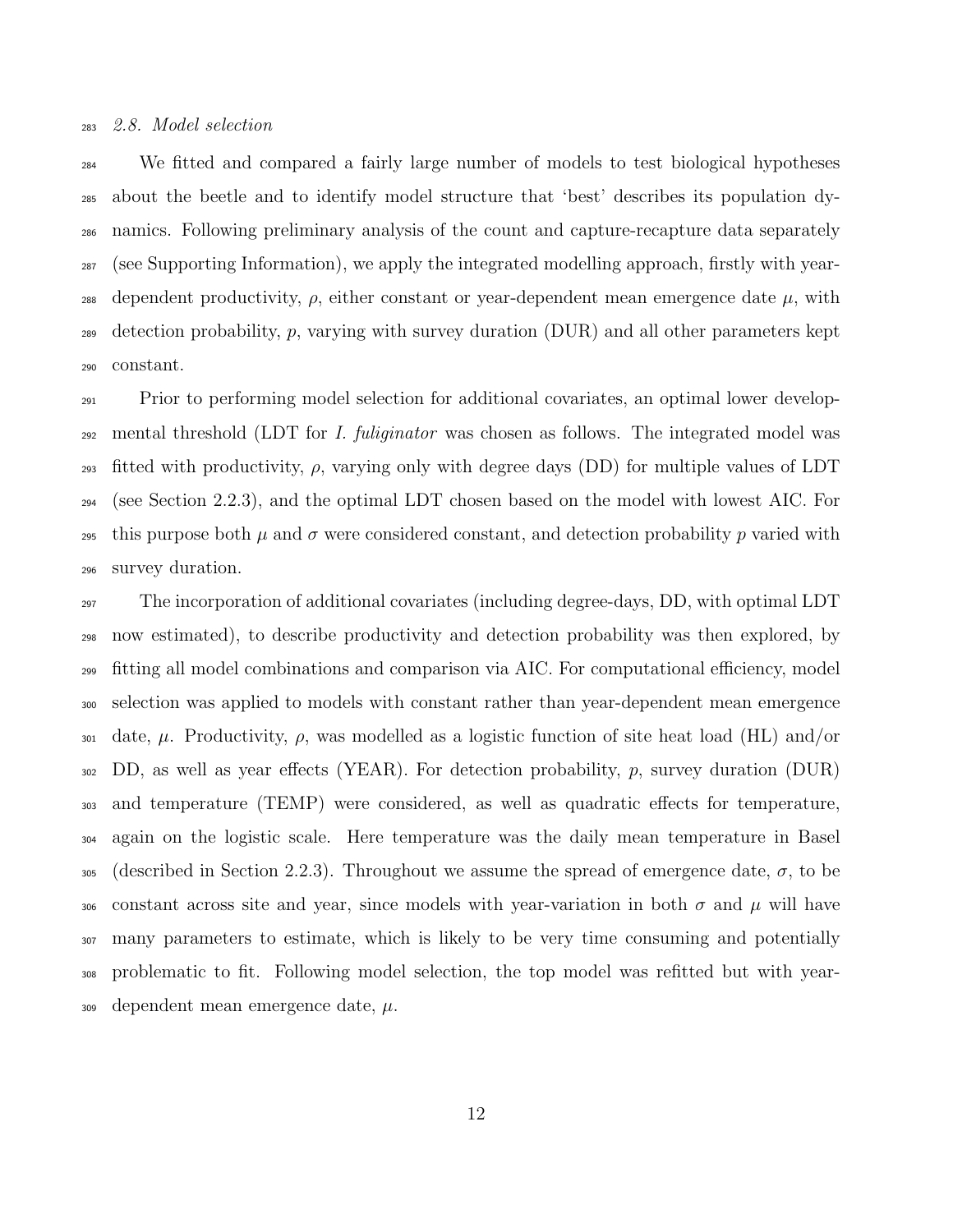#### 3. Results

#### 3.1. Integrated modelling

 We first fit two integrated models to the count and capture-recapture data that assume 313 either a constant or a year-varying mean emergence date  $\mu$ , but both assume spread of 314 emergence  $\sigma$  and apparent survival  $\phi$  to be constant, detection parameter p to vary with 315 survey duration in a linear-logistic manner, and productivity  $\rho$  to be year-varying (Table 1, a and b). Comparison with estimates from the analysis of count data alone (Table 2) shows increased precision from the integrated modelling, as expected. The model with year-varying  $\mu$  produces an appreciably lower AIC, although there was minimal effect on the other model 319 parameter estimates, except for  $\sigma$ . Estimates of productivity  $\rho$  and mean emergence date  $\mu$  for each year from model b) are shown in Figures S2 and S3 of the Supporting Information and of the population size measure, G, from various integrated models in Figure S4 of the Supporting Information.

 Peak emergence date,  $\mu$ , was estimated later under the integrated model than from the analysis of the count data alone, but estimates of  $\sigma$  were similar, and both parameters were estimated with increased precision (comparing Tables 1a and 2). The integrated models also 326 produce a lower estimate for  $\phi$ , compared with the estimates in Table 2, which we attribute to the role played by detection probability p in the integrated analysis, and its dependence upon survey duration.

 Standard errors for all model parameters were at least halved in the integrated analysis, compared to a simpler model for the count data alone, illustrating one of the benefits of this modelling approach.

#### 3.2. Incorporation of additional covariates

 Models without the year effect for productivity were fitted first, to compare 11 threshold values for the degree-days covariate. A threshold of 15 degrees C was chosen by AIC, so this value was used in the full model comparison, which included the models where productivity can vary with year as well as degree-days. Although differences in AIC thresholds between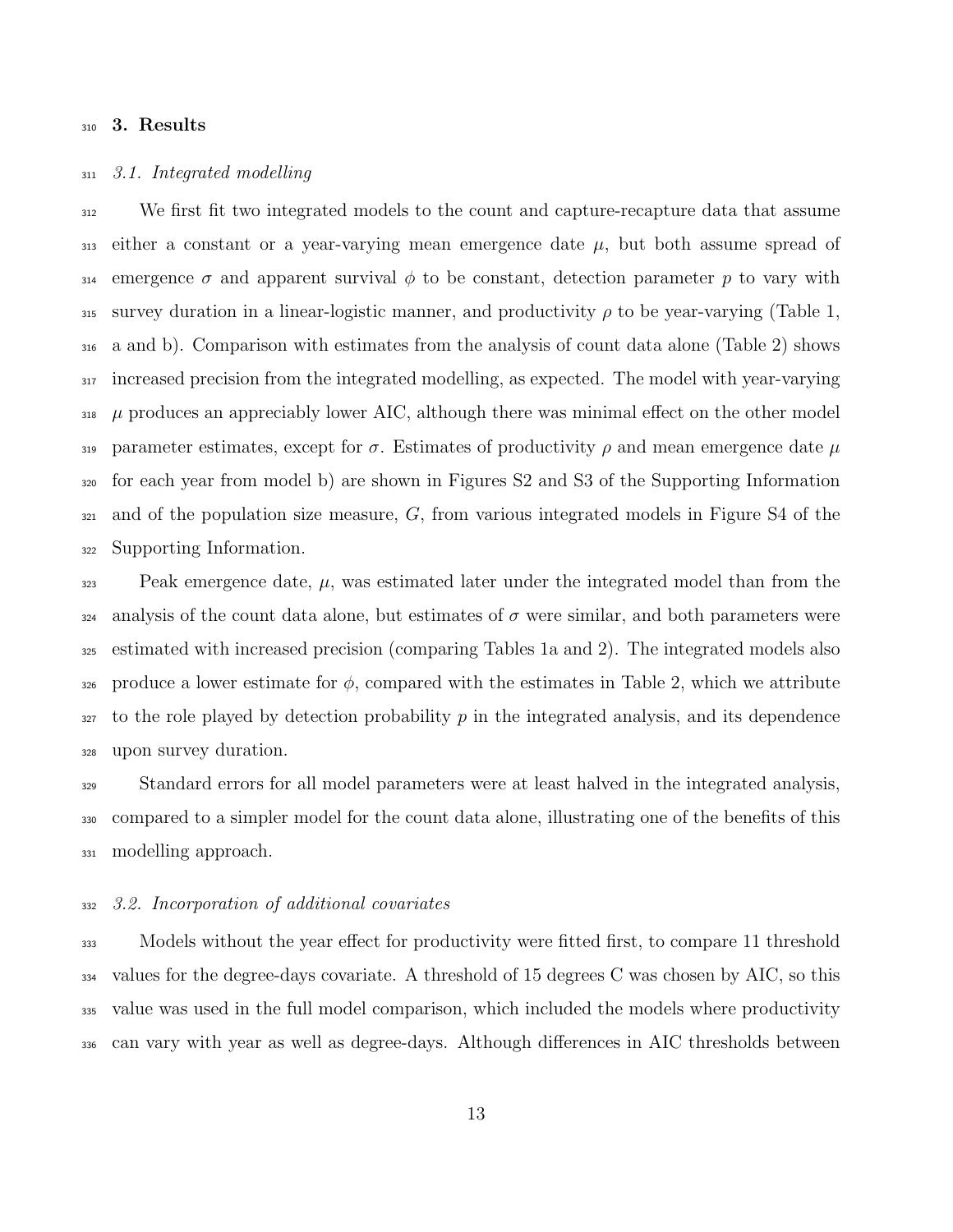Table 1: Parameter estimates and associated standard errors (SE) for four integrated models, where n denotes the number of parameters estimated for each model. In all models, survival  $\phi$  and the spread of the emergence period  $\sigma$  are constant, and detection probability p varies logistically with survey duration, where  $p_{int}$  and  $p_{DUR}$  are the intercept and slope parameters, and  $\bar{p}$  is the mean estimate of p across durations. In models (a) and (b) productivity  $\rho$  varies only with year, whereas in models (c) and (d), following model selection (see Table 3),  $\rho$  varies with year and site heat load, where  $\rho_{HL}$  represents the slope parameter. Mean emergence date  $\mu$  is constant in models (a) and (c), but year-dependent in models (b) and (d). Yeardependent parameter estimates (for  $\rho$  and  $\mu$ ) are not given but are displayed in plots for selected models.

|                  | a)        |        | $\mathbf{b})$ |           | $\mathbf{c}$ |        | $\mathbf{d}$ |        |
|------------------|-----------|--------|---------------|-----------|--------------|--------|--------------|--------|
| $\boldsymbol{n}$ | 22        |        | 40            |           | 23           |        | 41           |        |
| AIC              | 5211.0    |        | 5024.3        |           | 5183.4       |        | 4984.9       |        |
| Parameter        | Estimate  | SE     | Estimate      | <b>SE</b> | Estimate     | SE     | Estimate     | SE     |
| $\rho_{HL}$      |           |        |               |           | 1.0794       | 0.1980 | 1.2902       | 0.2037 |
| $\mu$            | 79.0181   | 3.5847 | year-varying  |           | 77.7021      | 3.3293 | year-varying |        |
| $\sigma$         | 33.9607   | 3.1798 | 22.4269       | 1.6104    | 32.7917      | 3.0024 | 22.5838      | 1.6480 |
| $\phi$           | 0.8793    | 0.0088 | 0.8757        | 0.0089    | 0.8787       | 0.0088 | 0.8778       | 0.0089 |
| $p_{int}$        | $-3.0601$ | 0.1567 | $-3.0628$     | 0.1575    | $-3.0019$    | 0.1566 | $-3.0073$    | 0.1565 |
| $p_{DUR}$        | 0.1062    | 0.0167 | 0.1082        | 0.0167    | 0.0996       | 0.0167 | 0.1008       | 0.0167 |
| $\bar{p}$        | 0.0479    |        | 0.0479        |           | 0.0504       |        | 0.0502       |        |

<sup>337</sup> 14 and 16 degrees C were less than 2, results were ultimately not influenced by the choice of <sup>338</sup> threshold.

 We consequently fit integrated dynamic models for a total of 28 covariate combinations, however, eight cases resulted in some very large standard error estimates. In these latter cases, all were models where productivity varied with at least year and degree-days (for which the Pearson's correlation coefficient was approximately 0.6), and they showed a minimum eigenvalue of the Hessian that was close to zero, suggesting that not all parameters were individually estimable. This finding was replicated for alternative thresholds for the degree-days covariate. The top 10 of the 20 remaining models are shown in Table 3.

<sup>346</sup> The model with lowest AIC had 23 parameters and year-varying productivity that also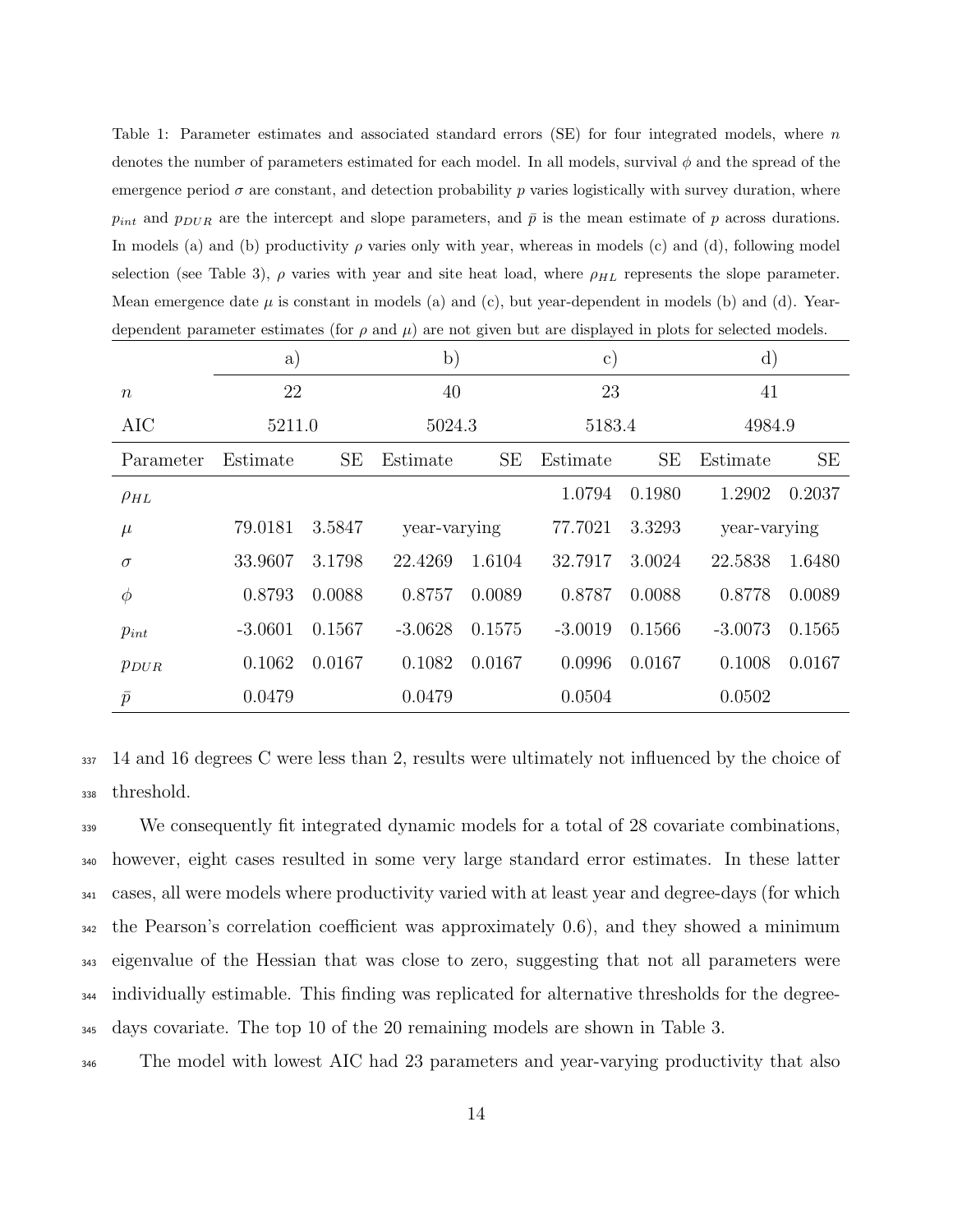Table 2: Parameter estimates (with standard errors, SE) for the dynamic model fitted to the count data alone with constant (i) and time-varying mean emergence date  $\mu$  (ii); the number of parameters is denoted by n.  $\sigma$  represents the standard deviation of the emergence period. Annual estimates of productivity  $\rho$ , overall abundance G and time-varying  $\mu$  are provided in Figure S1 of the Supporting Information.

|                    | $\mathbf{i}$ |       | $\rm ii)$    |      |  |
|--------------------|--------------|-------|--------------|------|--|
| n                  | 20           |       | 38           |      |  |
| AIC                | 5155.2       |       | 4972.0       |      |  |
| Parameter Estimate |              | SE    | Estimate     | SE   |  |
| $\mu$              | 65.09        | 14.09 | time-varying |      |  |
| $\sigma$           | 34.75        | 5.83  | 21.93        | 1.72 |  |
|                    | 0.98         | 0.03  | 0.90         | 0.04 |  |

Table 3: Range of models fitted with covariates, with associated AIC and ∆AIC values. The formulae describe the formulation for productivity,  $\rho$ , and detection probability,  $p$ , respectively. This is a truncated table of the models with the ten smallest AIC values. Mean emergence date  $\mu$  and spread of the emergence period  $\sigma$  were assumed to be constant in all models. *n* is the number of parameters estimated and D is the estimated scaled deviance. HL denotes heat load, DD indicates degree-day, DUR indicates survey duration, and TEMP is a measure of daily mean temperature in Basel.

| Model                                                        | $\boldsymbol{n}$ | D     |              | $AIC$ $\Delta AIC$ |
|--------------------------------------------------------------|------------------|-------|--------------|--------------------|
| $\rho \sim \text{YEAR+HL}, p \sim \text{DUR}$                | 23               |       | 1.615 5183.4 | 0.0                |
| $\rho \sim \text{YEAR+HL}$ , $p \sim \text{DUR+TEMP}$        | 24               |       | 1.614 5191.5 | 8.1                |
| $\rho \sim \text{YEAR+HL}$ , $p \sim \text{TEMP}$            | 23               |       | 1.634 5198.8 | 15.4               |
| $\rho \sim \text{YEAR+HL}, p \sim \text{DUR+TEMP+I(TEMP^2)}$ | 25               | 1.616 | 5200.1       | 16.8               |
| $\rho \sim \text{YEAR}, p \sim \text{DUR}$                   | 22               | 1.627 | 5211.0       | 27.6               |
| $\rho \sim$ YEAR, $p \sim$ DUR+TEMP                          | 23               |       | 1.626 5219.1 | 35.7               |
| $\rho \sim \text{YEAR}, p \sim \text{DUR+TEMP+I(TEMP2)}$     | 24               |       | 1.628 5228.9 | 45.5               |
| $\rho \sim \text{YEAR}, p \sim \text{TEMP}$                  | 22               |       | 1.650 5231.1 | 47.7               |
| $\rho \sim H L + DD$ , $p \sim DUR$                          | 8                | 1.868 | 5719.8       | 536.4              |
| $\rho \sim H L + DD$ , $p \sim DUR + TEMP$                   | 9                | 1.866 | 5726.1       | 542.7              |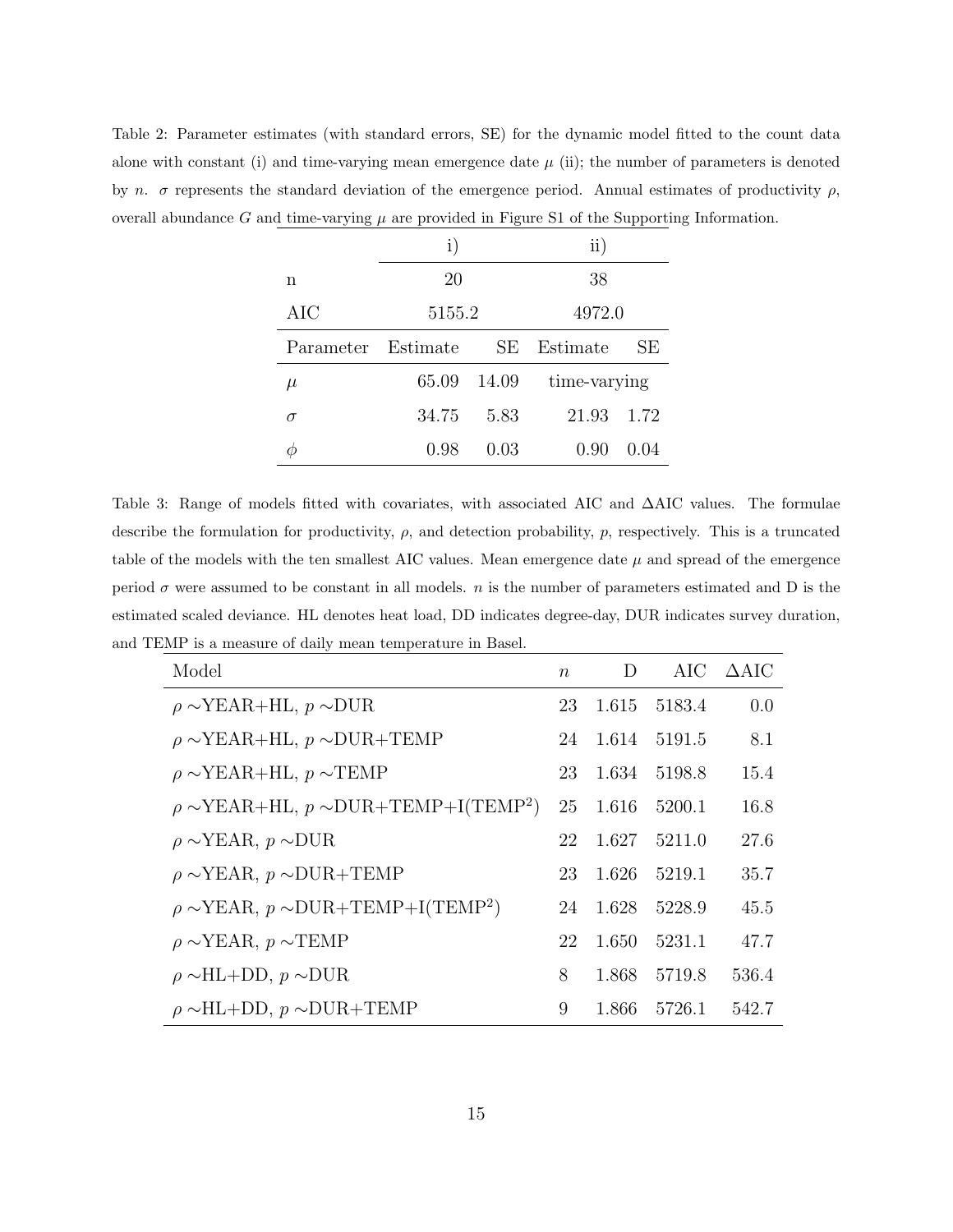varied with site heat load, and detection varying with survey duration. Inspection of the second best model showed the addition of temperature for detection was not needed. Refit-<sup>349</sup> ting the top model in Table 3 but with year-varying (rather than constant) mean emergence  $\frac{350}{450}$  date  $\mu$  greatly reduced the AIC to 4984.9, with 41 parameters. The scaled deviances of these models were 1.62 and 1.52, respectively, suggesting adequate descriptions of the data, albeit with a moderate amount of overdispersion relative to the basic Poisson model assumed. For estimates of the year-constant parameters see Table 1c) and d). Differences between param- eter estimates for the models with and without the site heat load parameter were minimal (Table 1).

 Productivity under model d) varied greatly between years and correlated positively with 357 site heat load (Figure 1). Estimates of peak emergence date  $\mu$  varied from about 20 to 90 (Figure 2), becoming later by roughly one month over the period studied, but also less vari- able. The additional site heat load parameter for productivity did not have much influence 360 on the estimates of  $\mu$  (see Figure S3 of the Supporting Information).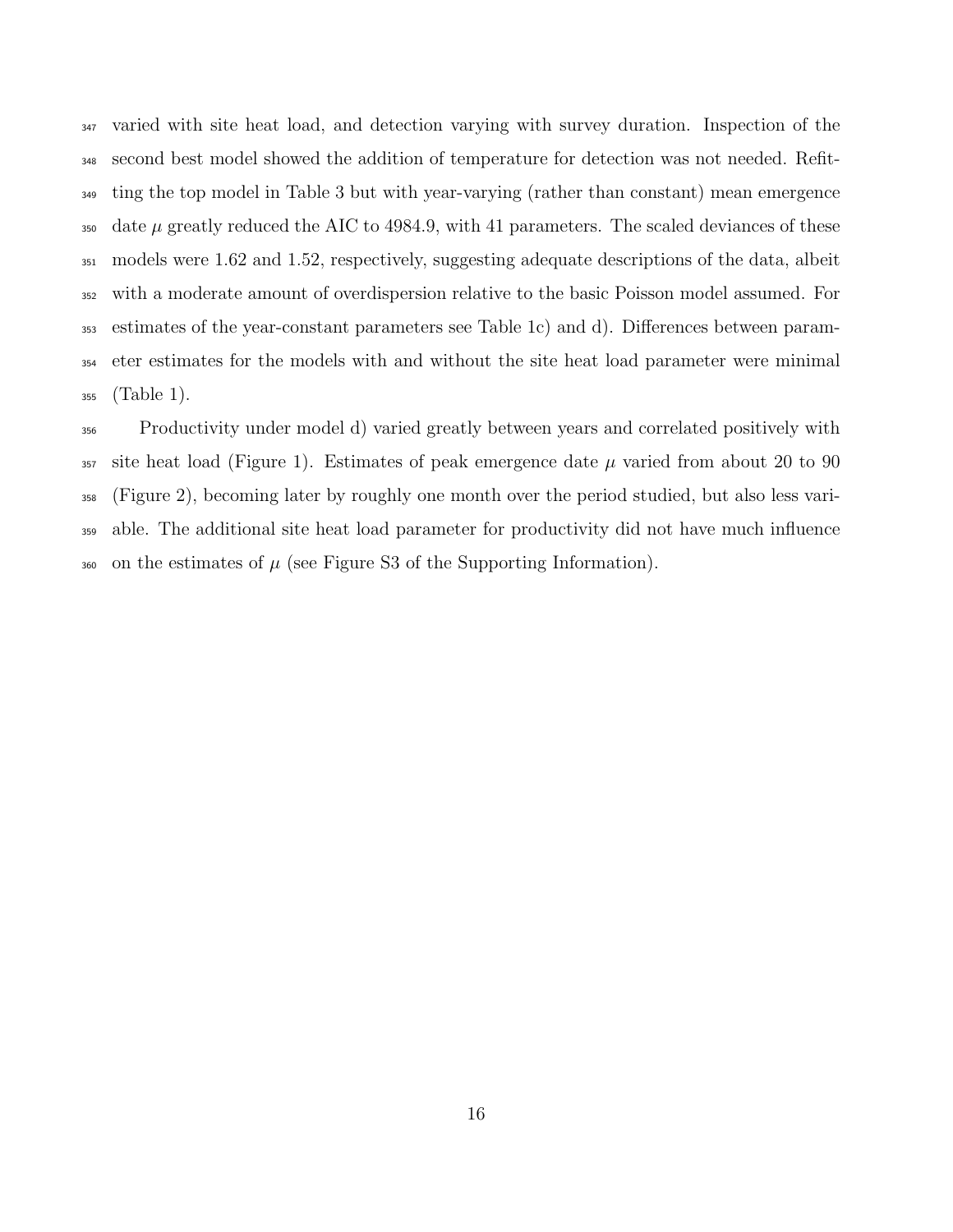

Figure 1: Estimated productivity,  $\rho$ , for each year across the range of site heat load (HL) values from the best-fitting integrated model with year-varying  $\mu$ . Confidence bands are not presented, but Figure S2 of the Supporting Information presents confidence bands for the model where HL is not included.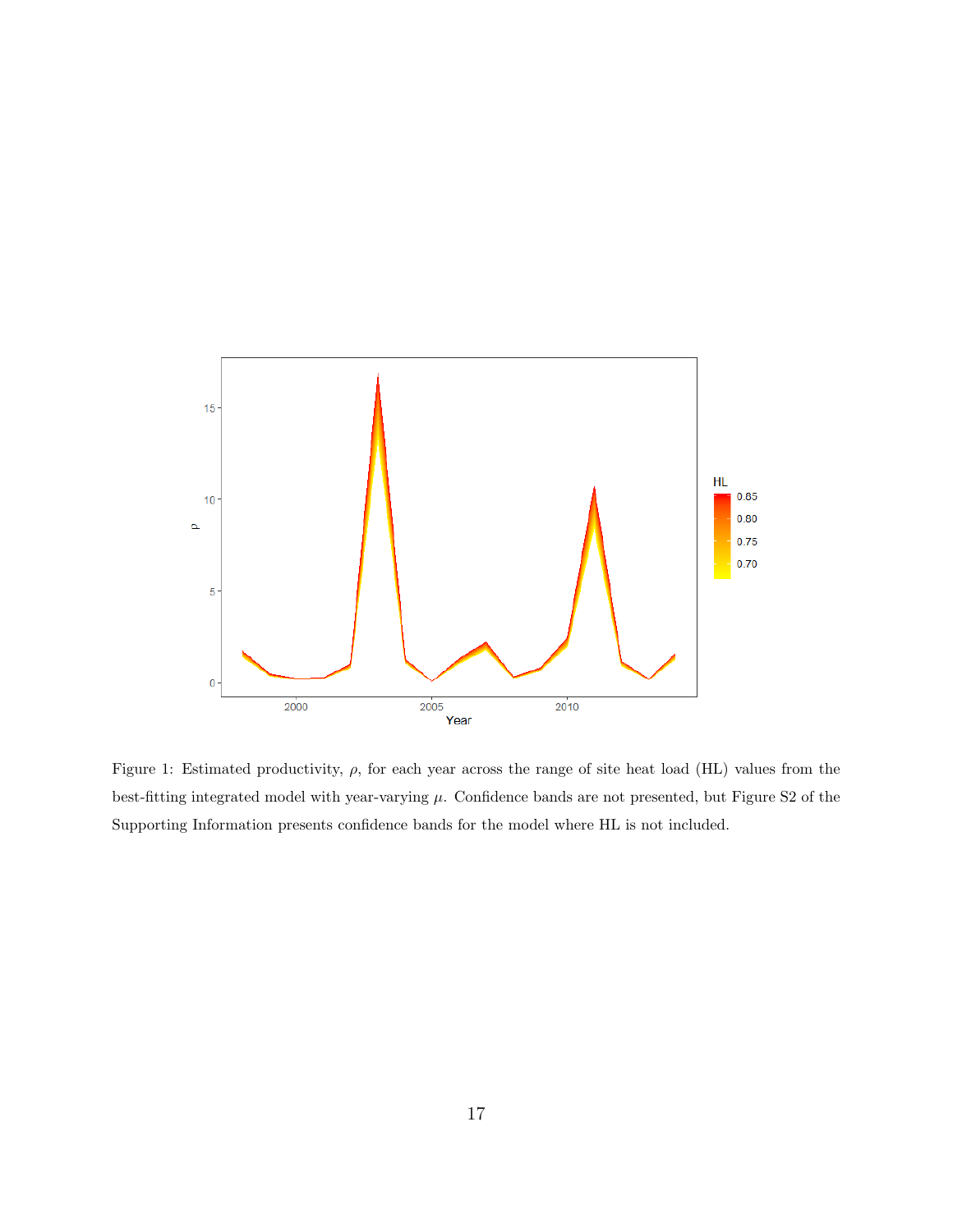

Figure 2: Estimated mean emergence date,  $\mu$ , per year measured in days from the best-fitting integrated model with year-varying  $\mu$ , and associated 95% confidence intervals. Day 60 corresponds to 15 April.

 $\mathcal{L}_{361}$  Estimates of absolute population size G under the best-fitting model (d in Table 1) are shown in Figure 3 and indicate a downward trend over time. Estimates of G were similar across all four IPMs fitted (see Figure S4 of the Supporting Information), although note the difference in scale relative to the model applied to count data alone, where detection probability, p, is not separated from abundance N and where the latter therefore has a 'rel- ative abundance' interpretation only (Supporting Information Figure S1c). Low population sizes for the odd year populations increase as a consequence of increased productivity values shown in Figure 1.

#### 3.3. Model fit

 The best-fitting model had a scaled residual deviance of 1.52, suggesting moderate overdispersion relative to the Poisson assumption. We investigated this further by fitting the best model using one-step of the iterated methods necessary for concentrated likelihood for Zero-inflated Poisson (ZIP) and negative-binomial models (Dennis et al., 2016a). This was done as a check, as full fitting of these models is computer intensive. Examples considered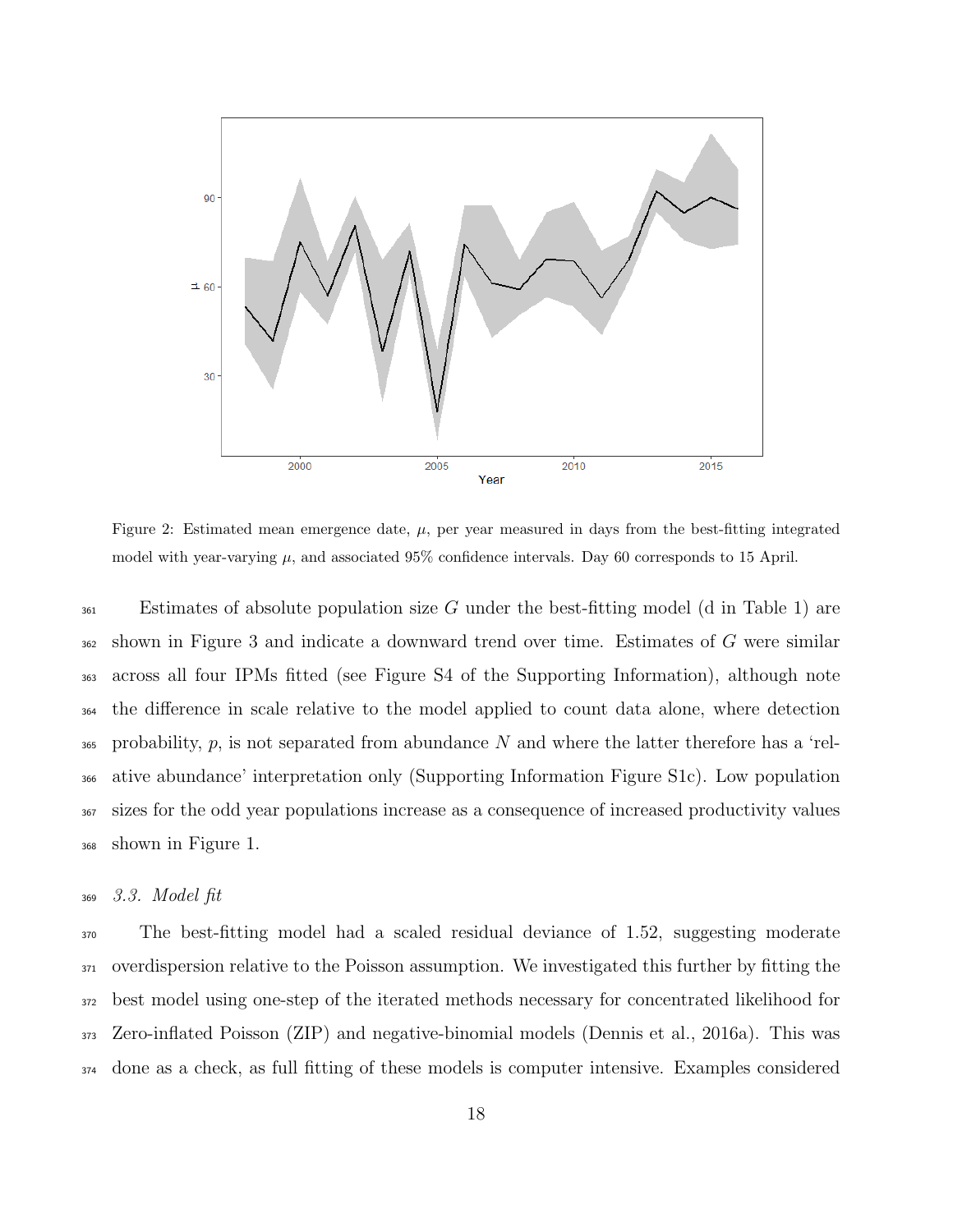

Figure 3: Estimated population size  $G$  (the total number of beetles ever alive across all sites) each year from fitting the best-fitting integrated model with year-varying  $\mu$ . We distinguish between those individuals that are imagos in the first year of the study (even years, solid line) and those that become imagos one year later (odd years, dashed line). Estimated confidence bands are not given, but could be achieved with a computationally expensive bootstrap.

 in Dennis et al. (2016a) suggested only a small amount of iteration was typically necessary. Here the ZIP model decreased the AIC and resulted in a reduced scaled deviance of 1.42, whereas the NB model appeared to overfit the data. Comparisons of parameter estimates between fitting the Poisson and ZIP models (Figure S5 of the Supporting Information) show that the two models yield point estimates that are identical for all practical purposes and that only the imprecision is larger under the ZIP-version of the AIC-best model. Similar re- sults were obtained for the negative binomial, but with larger standard errors. We conclude that the Poisson fit is acceptable, and that changing the distribution does not change our conclusions. Quasi-likelihood arguments could be used to increase the standard errors by multiplying by the square root of the Poisson scaled deviance (Dennis, 2015), however the change is minimal in this case, with standard errors increased by 23%.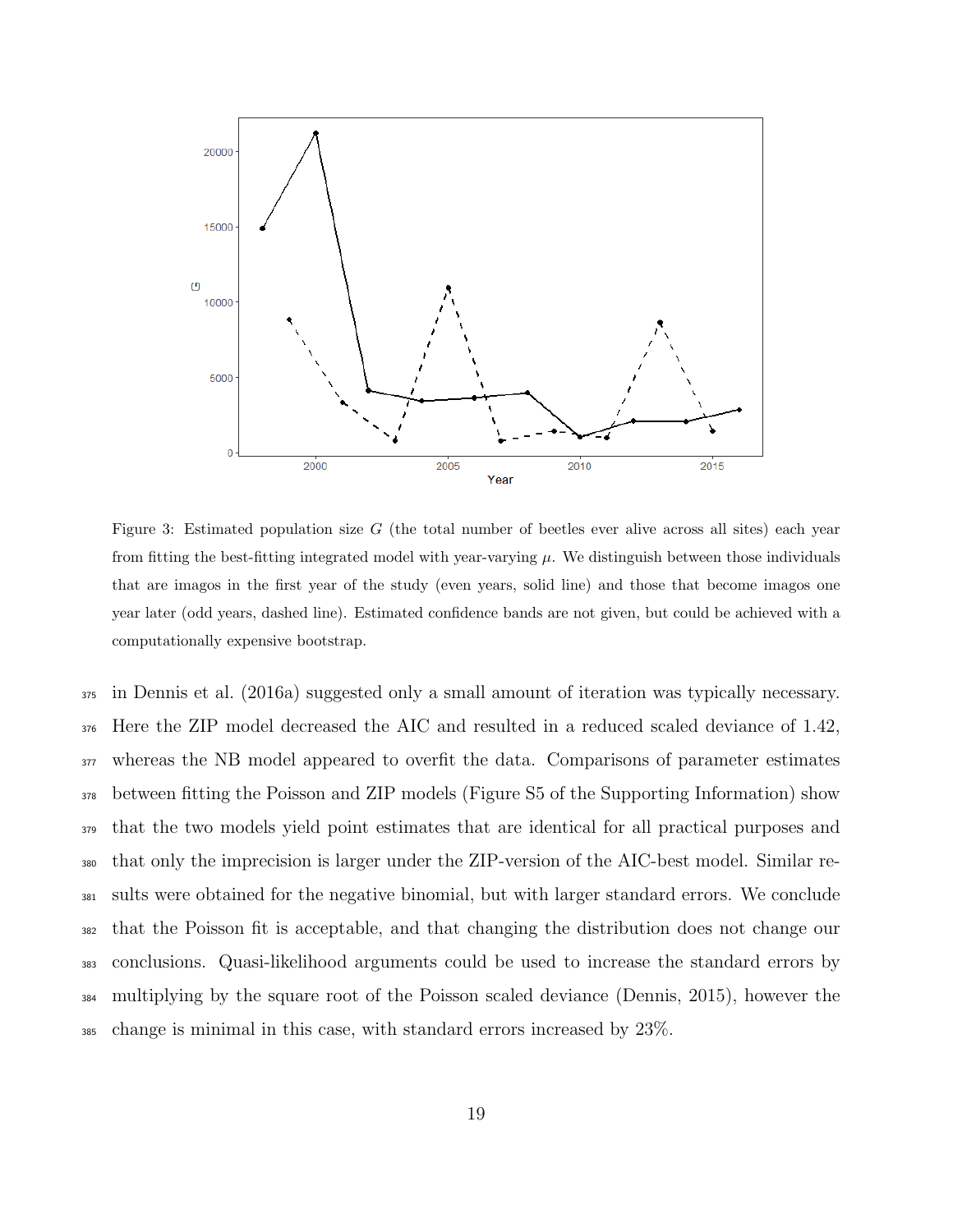#### 4. Discussion

#### 4.1. Modelling population dynamics at two temporal scales

 We believe that (temporally) multi-scale population dynamics are common. For example, many species of insects have generation times that exceed one year, e.g., some dragonflies, many large beetles and famously cicadas, for all of which the larval stage lasts for more than one year, while the imagos have life spans of the order of days to weeks. However, the only relevant models are the open-robust-design (ORD) model of Kendall and Bjorkland (2001), those of DMFRB, and a further variation on the model of DMFRB which describes data on bumblebees (Matechou et al., 2018). The ORD model is designed for a classical capture- recapture study with individually marked animals, where there are primary and secondary capture occasions, but where closure cannot be assumed among the secondary occasions within the same primary occasion. Instead, in the ORD model population gains and losses are modelled both among secondary as well as among primary occasions.

 In contrast, the models developed by DMFRB can be fitted to simple counts of unmarked individuals, but they require spatial replication, i.e., multivariate time-series of counts from replicated sites/populations. While the between-season component of these models is usually rather simple (e.g., an exponential population model), several formulations are possible for the within-season dynamics, e.g., purely phenomenological approaches such as a GAM or a Gaussian curve, or more mechanistic birth/death processes such as the MZ model.

 Demographic models for insects that contain explicit parameters for the underlying birth/ death processes are very rare, presumably because of the difficulty with which insects can be studied by capture-recapture. The ability of the MZ-type of models, including those by DMFRB and the one in this study, to estimate such demographic parameters from simple counts of unmarked individuals, is a great advantage and should enhance the demographic modelling of many insect species which can be counted. Moreover, it may be beneficial to consider whether further information about some of the model parameters can be obtained, such as by conducting additional, but spatially and temporally restricted, capture-recapture studies. Such an integrated population model for an insect species has been formulated by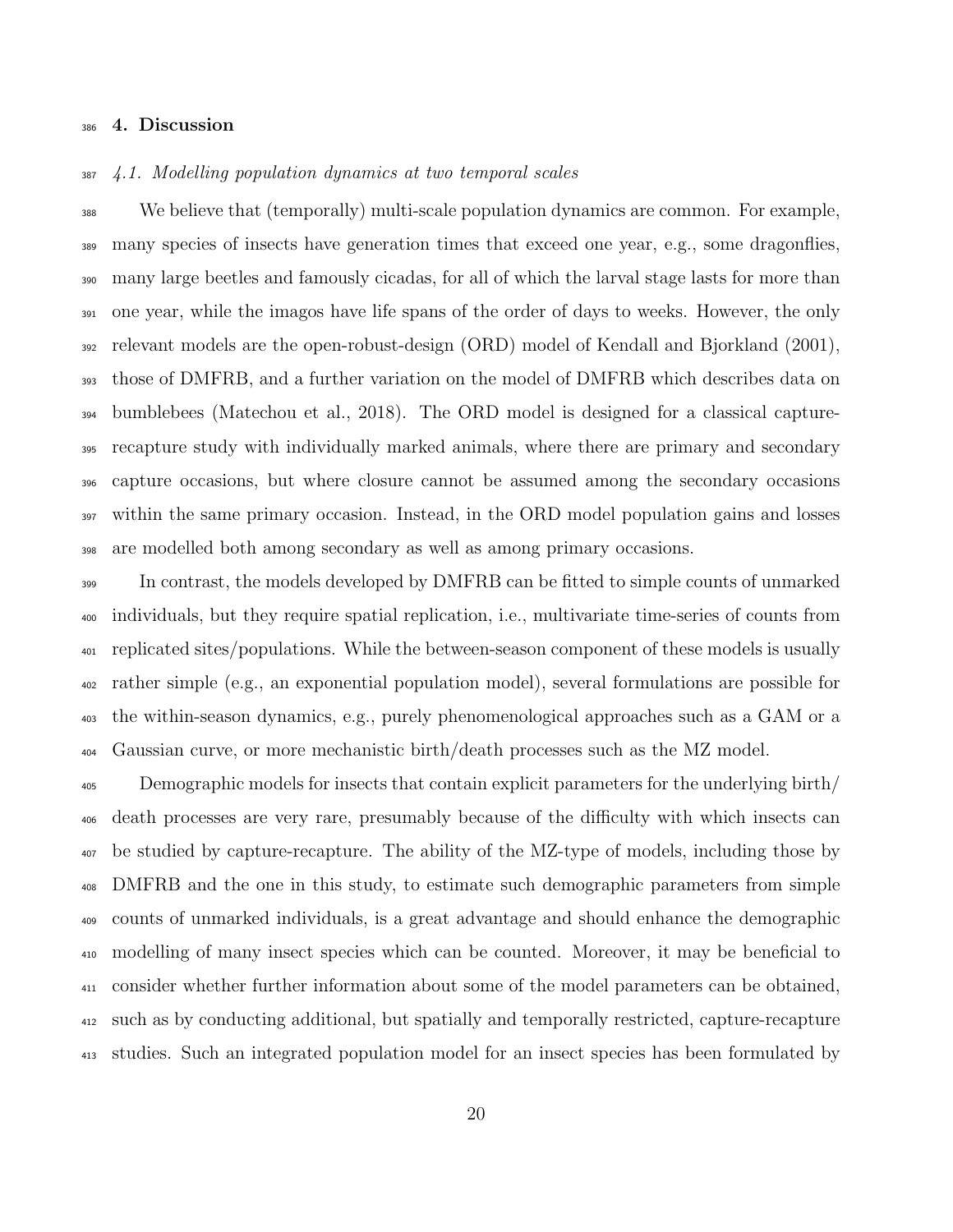Gross et al. (2007), who augment the MZ model with information from a capture-recapture study. However they do not link the abundance parameters across years by a population model as we do.

#### 4.2. Biology of I. fuliginator

<sup>418</sup> While we made the assumptions of constancy for both the spread of emergence times ( $\sigma$ ) and apparent survival  $(\phi)$ , we found strong evidence for annual variation of productivity  $(\rho)$ 420 and mean emergence date  $(\mu)$ , as well as, consequently, total annual population size  $(G)$ .

<sup>421</sup> There was considerable annual variation in productivity, and 2003 and 2011 stood out in particular, as well as 2007 to a lesser degree. These were also the years with the overall smallest estimated total population sizes. Thus, there seemed to be a stabilizing tendency in the population dynamics, in that increases were most marked when population sizes were lowest. This may reflect density-dependence.

 In the Basel population, the day of first emergence was related to the mean daily tem- perature for February and March in the years 1985–2000 (Baur et al., 2002). In this study, there was also annual variation in the estimates of mean emergence date, which spanned more than two months and seemed to show two phases: with no trend but great year-to-year fluctuations up until 2006, followed by a much smoother trajectory with an increasing trend thereafter, where mean emergence date became about one month later in the last decade. Winter temperatures appear to have increased over this period in the study area (unpub- lished data) and this delay in appearance may appear counter-intuitive. However, it ties in with what is known about the physiology of insects with an obligate diapause, and which typically need a certain amount of cold temperatures to break diapause (W. Blanckenhorn, 436 pers. comm.). For instance, Stålhandske et al. (2017) found that milder winters lead to significant delays in the emergence of three out of five species studied and wrote: "the delay- ing effect of winter warmth has become more pronounced in the last decade, during which <sup>439</sup> time winter durations have become shorter." Thus climate change may have counter-intuitive effects on phenology.

Our models confirmed a serious decline of the beetle total annual abundance over the 19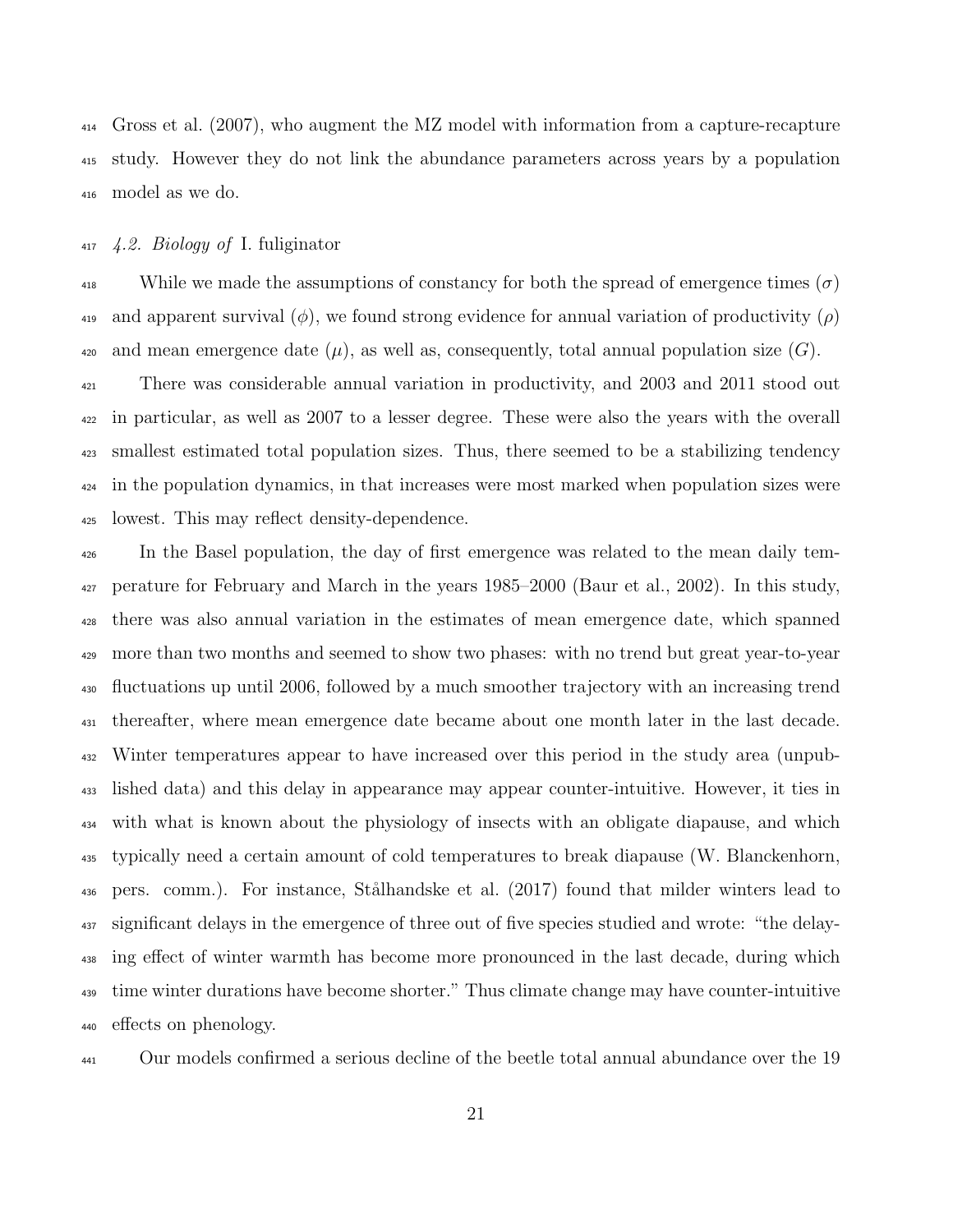years of study. A simple linear regression of the total annual abundance (in Figure 3) on year suggested a decline by about 98% (from approximately 9900 individuals to only about 250) which is comparable with findings in Baur et al. (2020), who suggest that habitat deterioration may be responsible for the decline of this specialised species. Although the time-series of counts are statistically-speaking short, there appears to be a difference between the two annual cohorts, with a potentially stronger decline and more even trajectory for the even-year cohorts whereas, in contrast, the odd-year cohorts hardly appear to exhibit a long-term trend, but show more pronounced annual fluctuations. The biological reasons underlying this pattern are unknown, and in particular the reasons for the changes in 2005 and 2013, for example whether these may be linked to particular temperature changes.

 The covariate modelling identified heat load and year as important effects for productiv- ity, with much less evidence for degree-days, although this may have been influenced by the apparent correlation between degree-days and year. As expected, the effect of heat load was positive. For detection probability, there was a clear positive effect of survey duration, also as expected. There was limited evidence for alternative covariates given the differences in AIC for alternative models. Further work could consider the effects of suitable covariates on 458 other stages of the life cycle of I. fuliginator (Suppo et al., 2020).

<sup>459</sup> Under simple assumptions of constancy, longevity of imagines of *I. fuliginator* can be 460 estimated from apparent survival  $(\phi)$  as  $1/(1 - \phi)$ . Under model (d) in Table 1, this yields  $_{461}$  only 8.2 days (SE = 0.6). This species of beetle is a striking example of an insect life-cycle with an extremely short adult stage compared to the earlier life-stages.

 Detection probability was very low and estimated at about 0.05 per survey occasion (on average across the survey durations). This could be an underestimate if the population is not closed during the count surveys and the counts really refer to some kind of superpopulation. However, we believe this to be quite unlikely given the limited dispersal distances of the beetle (Baur et al., 2005), the duration of the sampling periods, the size and configuration of the habitat patches and also the short longevity of the beetles. Such low values emphasize the need for estimating detection probability for such insects when true population sizes are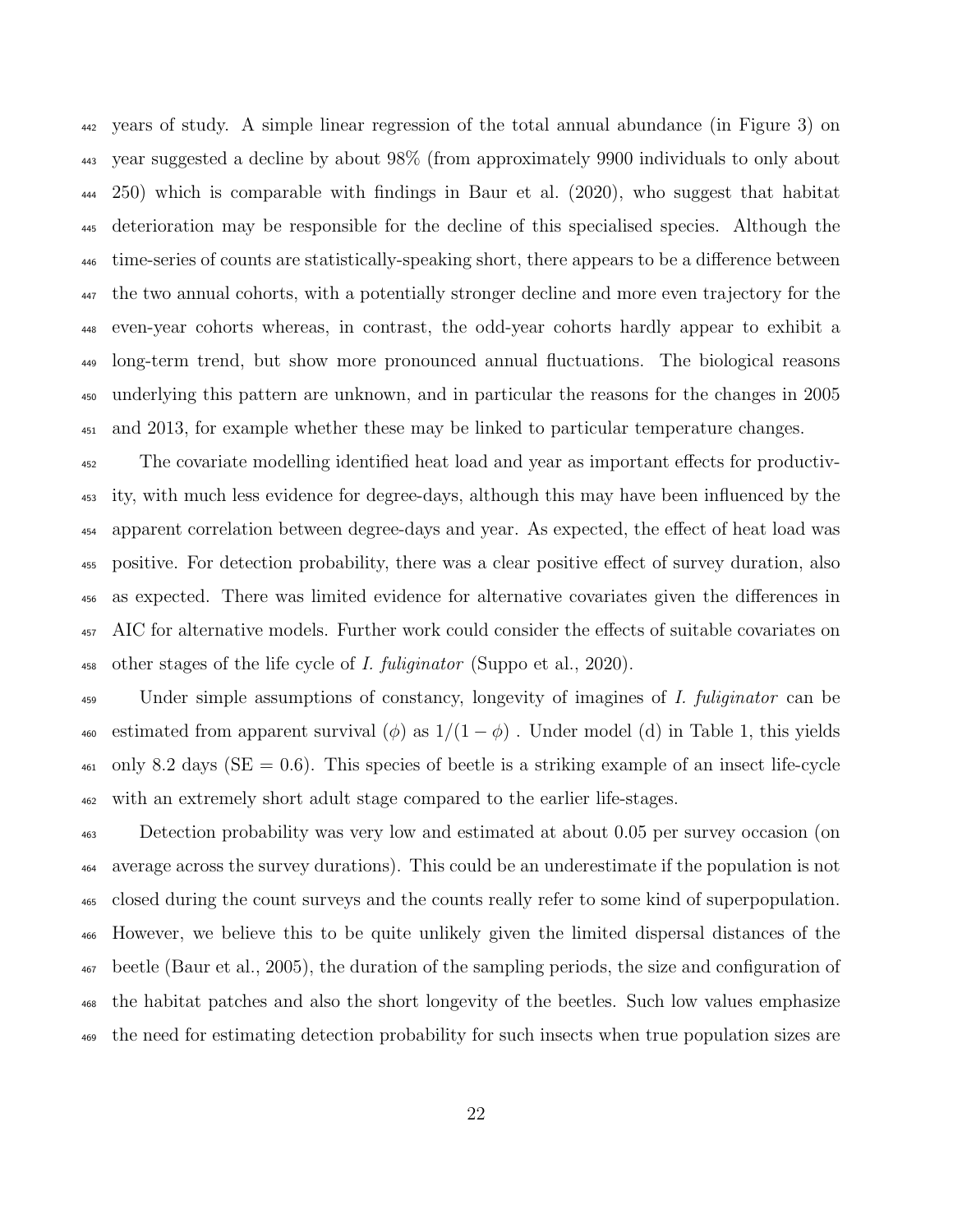needed, for instance, in a population viability analysis (Beissinger and Westphal, 1998).

<sup>471</sup> In the Basel population, a flagship for local biodiversity conservation, the last 52 visits did not detect a single beetle. Even under the unlikely assumption that the population always consisted of exactly one surviving beetle, the aggregated probability to detect that beetle at least once (and therefore to ascertain population survival) can be estimated as  $1 - (1 - p)^{52} = 0.93$ . This probability increases to 0.97 if there are always exactly two independent beetles and to  $> 0.99$  for three or more. Hence, despite the low detection probability, not observing any beetles during all these surveys strongly suggests there are  $\mu_{478}$  none left (McArdle, 1990; Kéry, 2002) and that the Basel population is now sadly extinct.

#### 4.3. Avenues for future research

 Despite the concentrated likelihood and the multivariate normal approximation to the joint likelihood of the IPM, fitting these models is computer-intensive. We therefore made 482 some constancy assumptions, including for the spread of the date of emergence  $(\sigma)$  and ap-483 parent survival  $(\phi)$ . Calabrese (2012) shows that inferences under MZ-types of models can be strongly dependent on the parametric assumptions made about entry and exit probabilities, especially about the constancy of survival. For instance, Matechou et al. (2014) discovered that a model with linear and quadratic time effects on survival was best supported by AIC, and such a structure on  $\phi$  might also be investigated here.

<sup>488</sup> We assumed a strict biennial life-cycle of *I. fuliginator* in our study area, which is in accordance with all published information and also with conventional wisdom among ento- mologists. Interestingly, recent genetic analyses revealed the absence of any differentiation between the cohorts from odd and even years (B. Baur, unpubl. data), which might seem to cast doubt on this important assumption, since it may suggest that individuals achieve eclosion within one, two or three years. However, findings in population genetics indicate that one reproducing migrant per generation is enough to prevent genetic differentiation between populations (Mills and Allendorf, 1996). Hence, it is quite probable that the vast majority of the beetles do adhere to a biennial life-cycle, thus making our model adequate. Nevertheless, it would be interesting to extend the modelling of this paper to allow for vari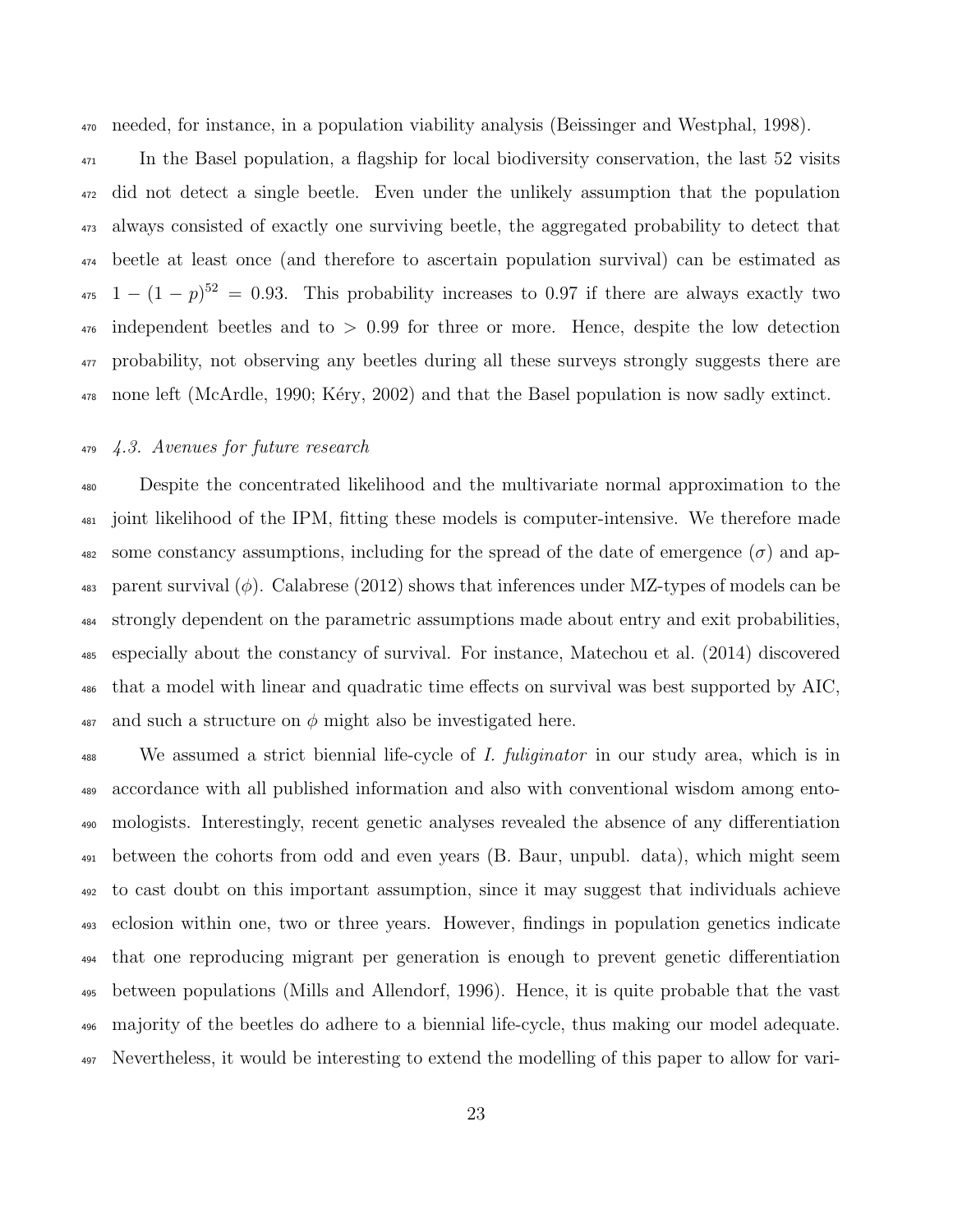ation in duration of lifetime and larval polymorphism, which could have relevance for other species and taxa exhibiting this trait. The possibility of hot and dry conditions affecting the time to maturity could also be considered further.

 Further research would be valuable considering the interest and attractions in adding random effects to account for spatial and temporal correlations, as well as to fit multi-species versions of the models. Multi-scale spatial models are another avenue for further research, to describe population dynamics within and between sites (Raffa et al., 2008; Wildemeersch et al., 2019).

#### 5. Conclusions

 We believe that population dynamics with more than a single temporal scale is much more common than previously recognized. Therefore, we consider the chief conceptual interest of the modelling in this paper, and that in DMFRB, to be the focus on multiple temporal scales of population dynamics. For cases such as insects or migrating animals it is immediately obvious that a model is needed which describes population dynamics at two temporal scales. In butterflies and seasonally migrating animals, the between-season dynamics will typically be that of a first-order Markov process with respect to time, while in some species with generation time longer than one year such as some beetles, dragonflies and cicadas, a longer-range dependency is needed.

 However, the importance of the kind of model presented here on multi-scale population  $_{517}$  dynamics models may transcend the simple examples of insects and migrating animals. Indeed, it may represent a very general modelling framework that enables one to relax the typical closure assumption in much of traditional population dynamics modelling and may be applied to both the dynamics of reproducing populations or that of migratory animals at staging areas or other points along their journey. Hence, for instance, for breeding birds, rather than assuming a closed and constant population within what we call a breeding season, we would model the within-season dynamics of territory establishment and abandonment by territory holders in a very flexible and general way, or similarly for pond-breeding amphibians or beach-nesting sea-turtles. Finally, we could envisage beneficial combinations between the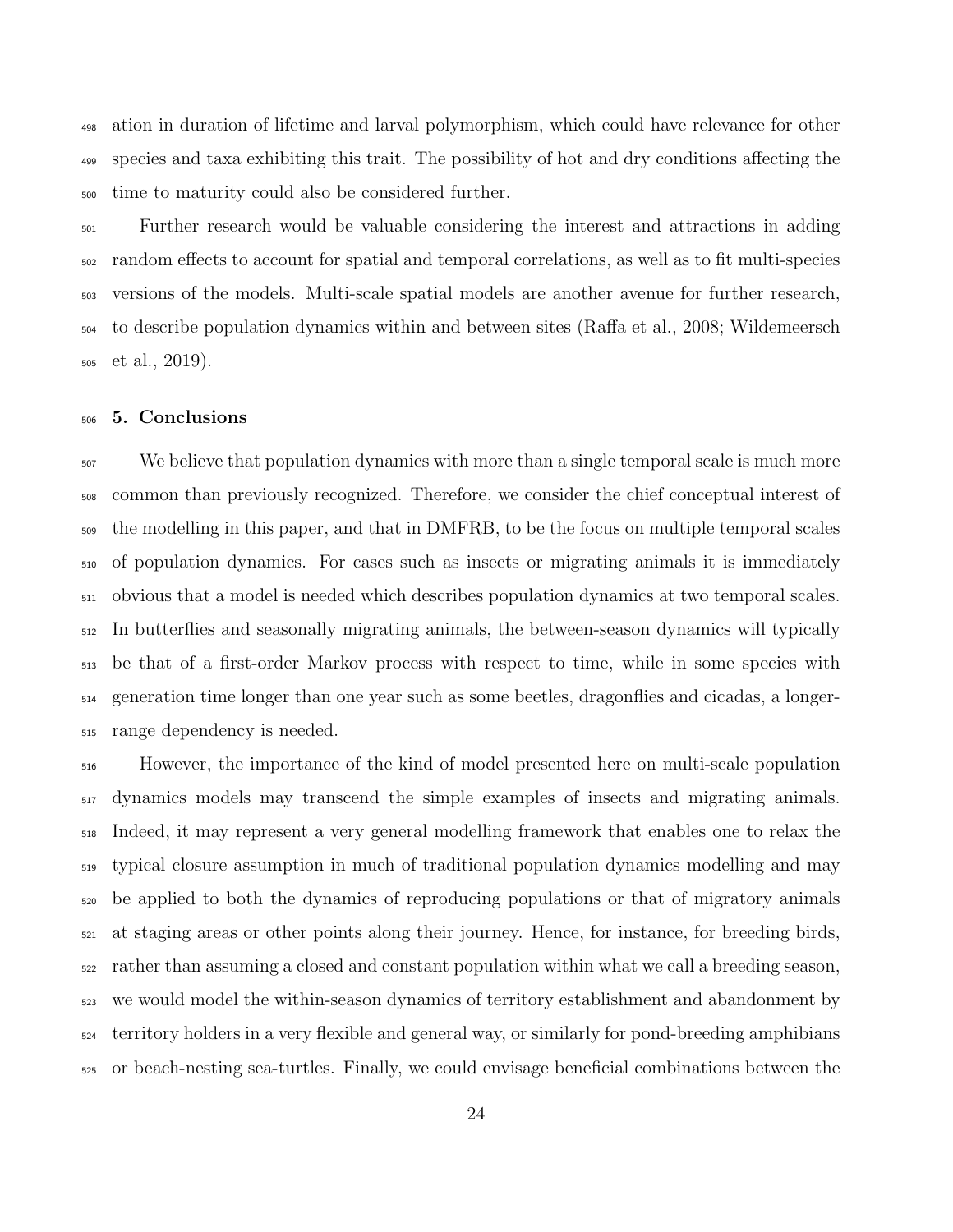models in this paper and DMFRB and the ORD models of Kendall and Bjorkland (2001). Such potential hybrid models would again fall under the rubric of integrated population models and provide powerful tools for improved inferences in population dynamics.

#### 6. Acknowledgements

 Wolf Blanckenhorn made valuable comments on insect physiology. We thank two anony- mous reviewers for their comments and Takis Besbeas for using hidden Markov models to check the deterministic approximation of the dynamic models. We thank all colleagues who have contributed to the beetle surveys over the years and Samuel Zschokke for com- piling the soil temperature data. Beetle monitoring has received financial support from the 535 Stadtgärtnerei Basel. Financial support of this study was provided by a grant from the Swiss  $_{536}$  National Science Foundation (No 31003A.1464125 to M. Kéry and M. Schaub). BJTM was supported by a Leverhulme Emeritus fellowship.

#### References

- Baur, B., Burckhardt, D., Coray, A., Erhardt, A., Heinertz, R., Ritter, M., Zemp, M., 1997. 540 Der Erdbockkäfer, *Dorcadion fuliginator* (L., 1758)(Coleoptera:Cerambycidae), in Basel. Mitteilungen der Entomologischen Gesellschaft Basel 47, 59–124.
- Baur, B., Coray, A., Lenzin, H., Schmera, D., 2020. Factors contributing to the decline of an endangered flightless longhorn beetle: A 20-year study. Insect Conservation and Diversity 13, 175–186.
- Baur, B., Coray, A., Minoretti, N., Zschokke, S., 2005. Dispersal of the endangered flightless <sub>546</sub> beetle *Dorcadion fuliginator* (Coleoptera: Cerambycidae) in spatially realistic landscapes. Biological Conservation 124, 49–61.
- 548 Baur, B., Zschokke, S., Coray, A., Schläpfer, M., Erhardt, A., 2002. Habitat characteristics <sub>549</sub> of the endangered flightless beetle *Dorcadion fuliginator* (Coleoptera: Cerambycidae): implications for conservation. Biological Conservation 105, 133–142.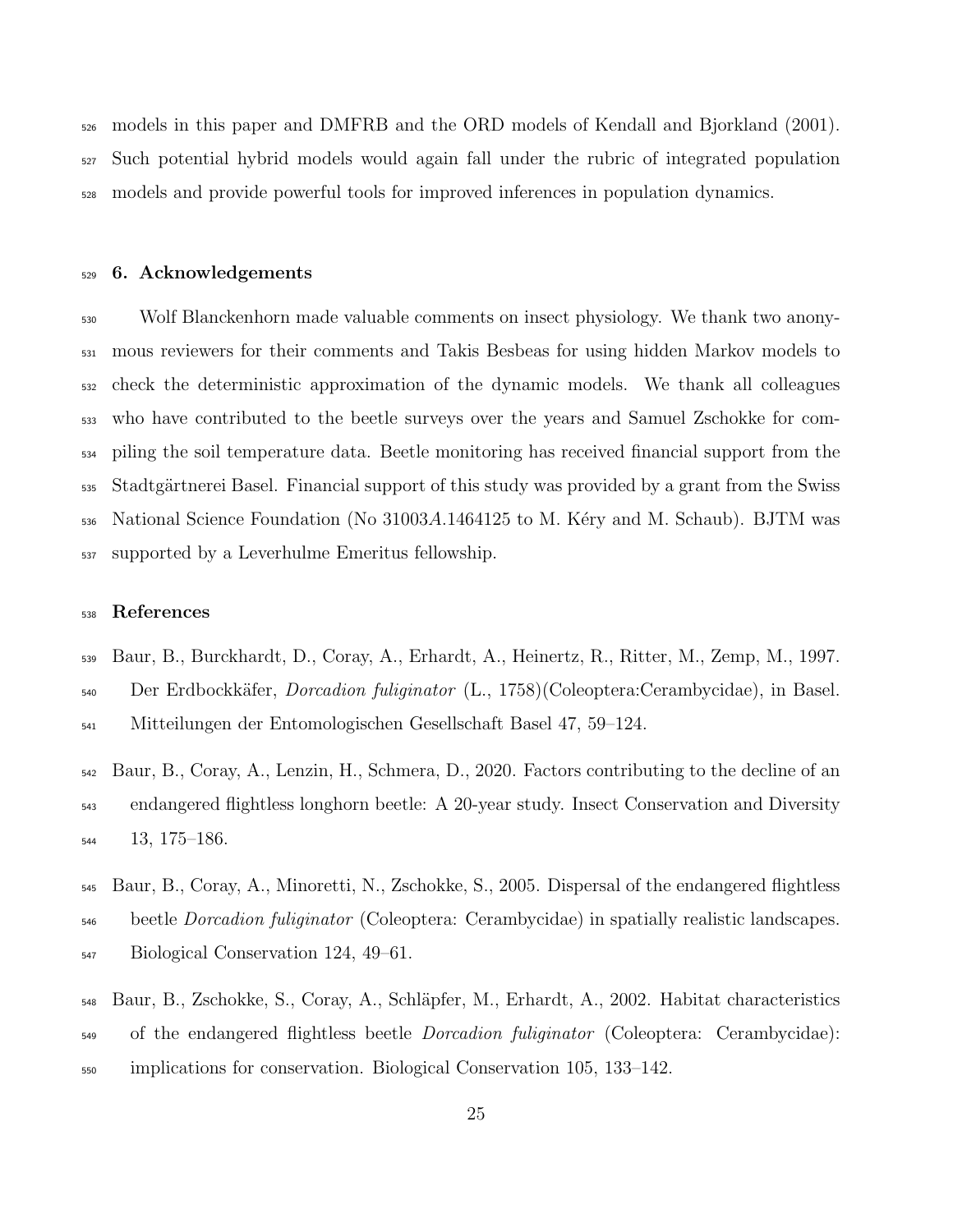- Beissinger, S.R., Westphal, M.I., 1998. On the use of demographic models of population viability in endangered species management. The Journal of Wildlife Management 62, 821–841.
- Besbeas, P., Freeman, S.N., Morgan, B.J.T., Catchpole, E.A., 2002. Integrating mark– recapture–recovery and census data to estimate animal abundance and demographic pa-rameters. Biometrics 58, 540–547.
- Besbeas, P., Lebreton, J.D., Morgan, B.J.T., 2003. The efficient integration of abundance and demographic data. Journal of the Royal Statistical Society: Series C (Applied Statistics)  $52, 95-102$ .
- Besbeas, P., Morgan, B.J., 2020. A general framework for modeling population abundance data. Biometrics 76, 281–292.
- Besbeas, P., Morgan, B.J.T., 2019. Exact inference for integrated population modelling. Biometrics 75, 475–484.
- B¨ohning, D., van der Heijden, P.G., Bunge, J., 2017. Capture-recapture Methods for the Social and Medical Sciences. CRC Press.
- Buckland, S.T., Rexstad, E.A., Marques, T.A., Oedekoven, C.S., 2015. Distance sampling: methods and applications. Springer, Cham, Switzerland.
- Calabrese, J.M., 2012. How emergence and death assumptions affect count-based estimates of butterfly abundance and lifespan. Population Ecology 54, 431–442.
- Caswell, H., 2001. Matrix population models. Oxford University Press.
- Dennis, E., 2015. Development of statistical methods for monitoring insect abundance. Ph.D. thesis. University of Kent.
- Dennis, E.B., Morgan, B.J.T., Freeman, S.N., Brereton, T.M., Roy, D.B., 2016a. A general-
- ized abundance index for seasonal invertebrates. Biometrics 72, 1305–1314.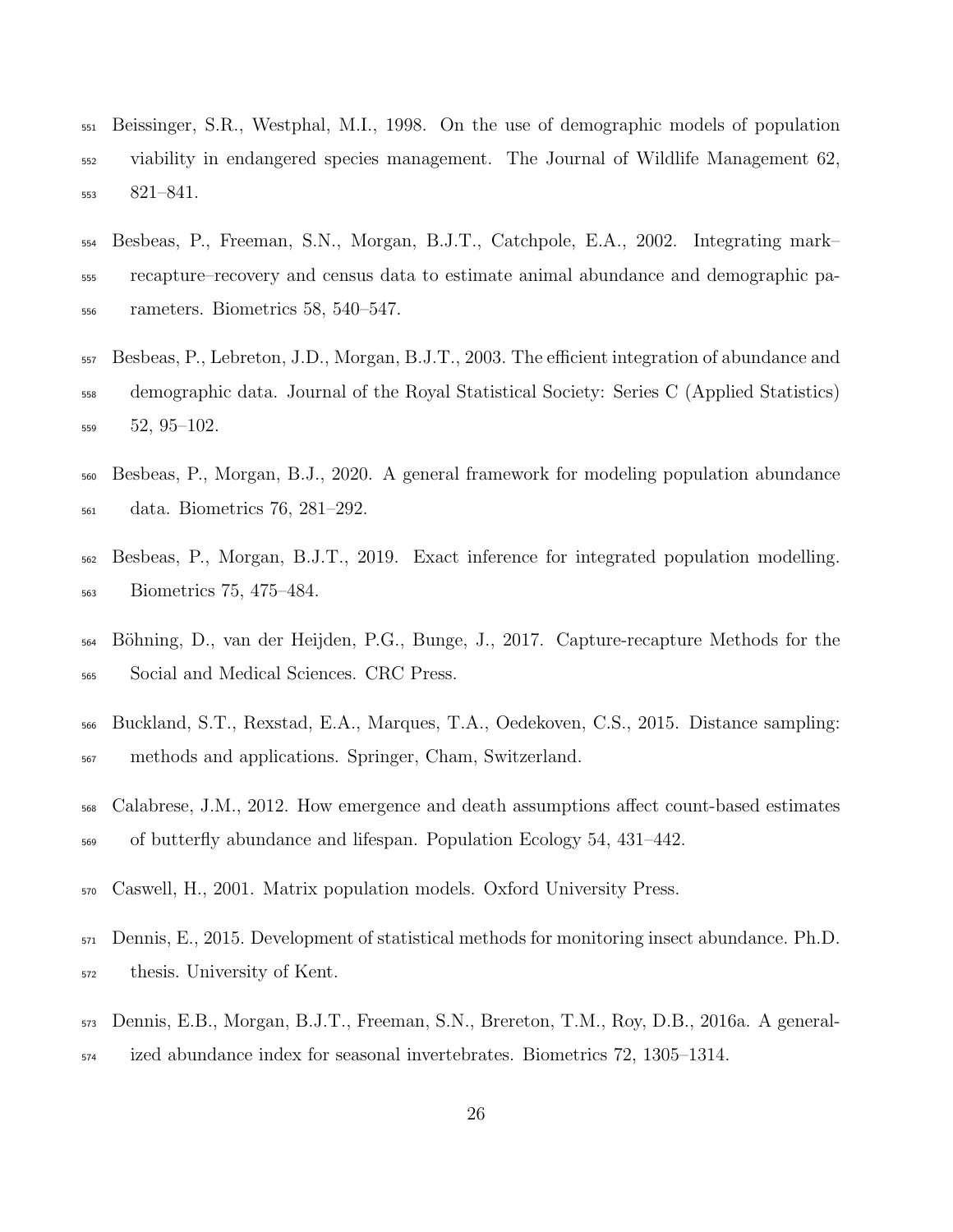- Dennis, E.B., Morgan, B.J.T., Freeman, S.N., Roy, D.B., Brereton, T., 2016b. Dynamic models for longitudinal butterfly data. Journal of Agricultural, Biological and Environ-mental Statistics 21, 1–21.
- Gross, K., Kalendra, E.J., Hudgens, B.R., Haddad, N.M., 2007. Robustness and uncertainty <sub>579</sub> in estimates of butterfly abundance from transect counts. Population Ecology 49, 191–200.
- Kendall, W.L., Bjorkland, R., 2001. Using open robust design models to estimate temporary emigration from capture-recapture data. Biometrics 57, 1113–1122.
- Kéry, M., 2002. Inferring the absence of a species: a case study of snakes. The Journal of Wildlife Management 66, 330–338.
- Koons, D.N., Arnold, T.W., Schaub, M., 2017. Understanding the demographic drivers of realized population growth rates. Ecological Applications 27, 2102–2115.
- Laake, J.L., Johnson, D.S., Conn, P.B., 2013. marked: An R package for maximum-likelihood and MCMC analysis of capture-recapture data. Methods in Ecology and Evolution 4, 885– 890.
- Manly, B.F.J., 1974. Estimation of stage-specific survival rates and other parameters for insect populations developing through several stages. Oecologia 15, 277–285.
- Matechou, E., Dennis, E.B., Freeman, S.N., Brereton, T., 2014. Monitoring abundance and phenology in (multivoltine) butterfly species: a novel mixture model. Journal of Applied Ecology 51, 766–775.
- Matechou, E., Freeman, S.N., Comont, R., 2018. Caste-specific demography and phenology 595 in bumblebees: modelling bee walk data. JABES 23, 427–445.
- Matechou, E., McCrea, R.S., Morgan, B.J.T., Nash, D.J., Griffiths, R.A., 2016. Open models for removal data. The Annals of Applied Statistics 10, 1572–1589.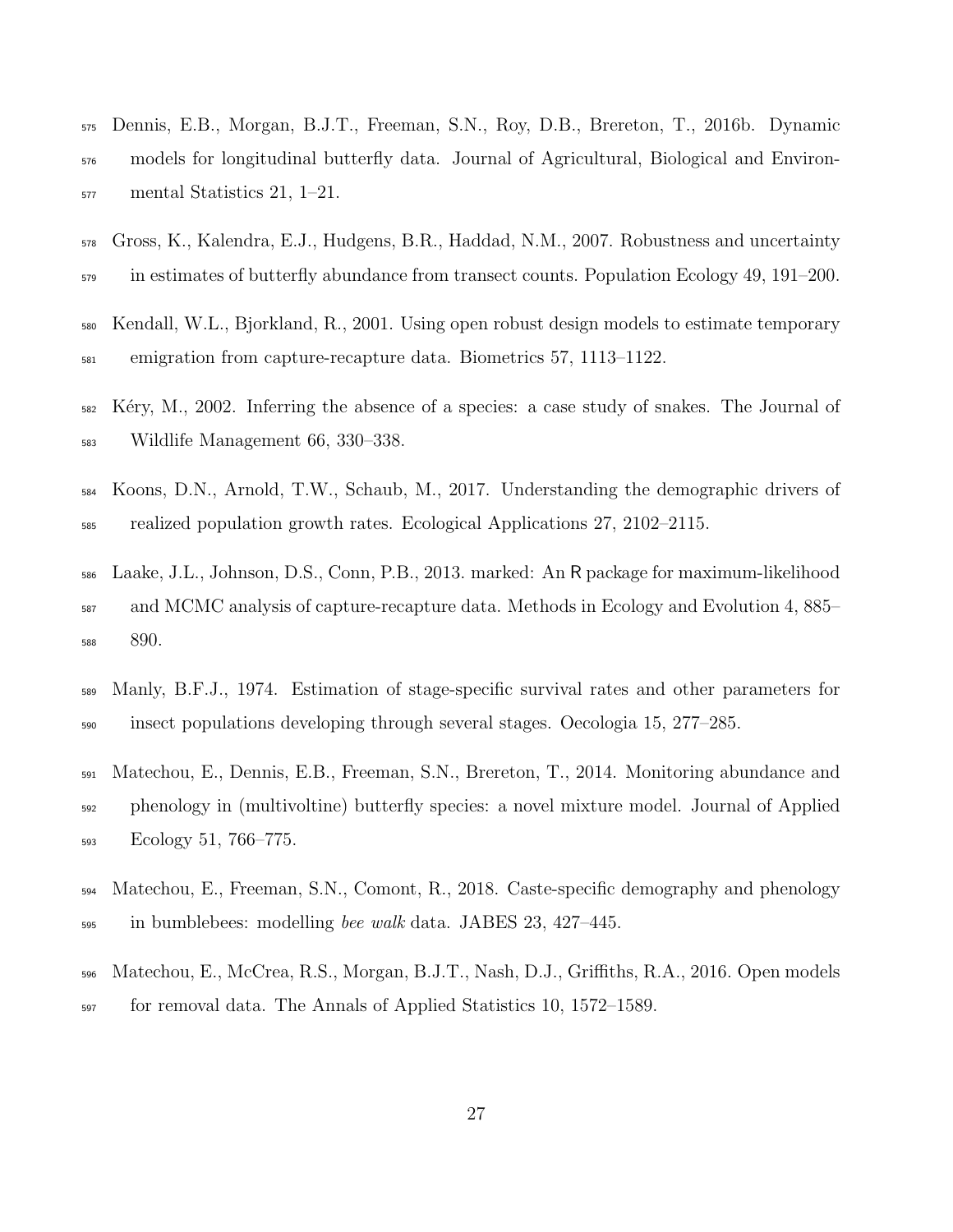- Matechou, E., Morgan, B.J.T., Pledger, S., Collazo, J., Lyons, J., 2013. Integrated analysis of capture–recapture–resighting data and counts of unmarked birds at stop-over sites. Journal of Agricultural, Biological, and Environmental Statistics 18, 120–135.
- McArdle, B.H., 1990. When are rare species not there? Oikos 57, 276–277.
- McCrea, R.S., Morgan, B.J.T., 2014. Analysis of capture-recapture data. Chapman and  $_{603}$  Hall/CRC.
- McCune, B., Keon, D., 2002. Equations for potential annual direct incident radiation and heat load. Journal of Vegetation Science 13, 603–606.
- Mills, L.S., Allendorf, F.W., 1996. The one-migrant-per-generation rule in conservation and management. Conservation Biology 10, 1509–1518.
- Morgan, B.J.T., 2009. Applied Stochastic Modelling. Texts in Statistical Science. 2nd ed., CRC Chapman & Hall.
- R Core Team, 2018. R: A Language and Environment for Statistical Computing. Technical Report. Vienna, Austria. http://www.R-project.org/.
- Raffa, K.F., Aukema, B.H., Bentz, B.J., Carroll, A.L., Hicke, J.A., Turner, M.G., Romme,
- W.H., 2008. Cross-scale drivers of natural disturbances prone to anthropogenic amplifica-
- tion: the dynamics of bark beetle eruptions. Bioscience 58, 501–517.
- Schaub, M., Abadi, F., 2011. Integrated population models: a novel analysis framework for deeper insights into population dynamics. Journal of Ornithology 152, 227–237.
- Schaub, M., K´ery, M., 2021. Integrated Population Models. Academic Press.
- Schaub, M., Pradel, R., Jenni, L., Lebreton, J.D., 2001. Migrating birds stop over longer than usually thought: an improved capture–recapture analysis. Ecology 82, 852–859.
- St˚alhandske, S., Gotthard, K., Leimar, O., 2017. Winter chilling speeds spring development of temperate butterflies. Journal of Animal Ecology 86, 718–729.